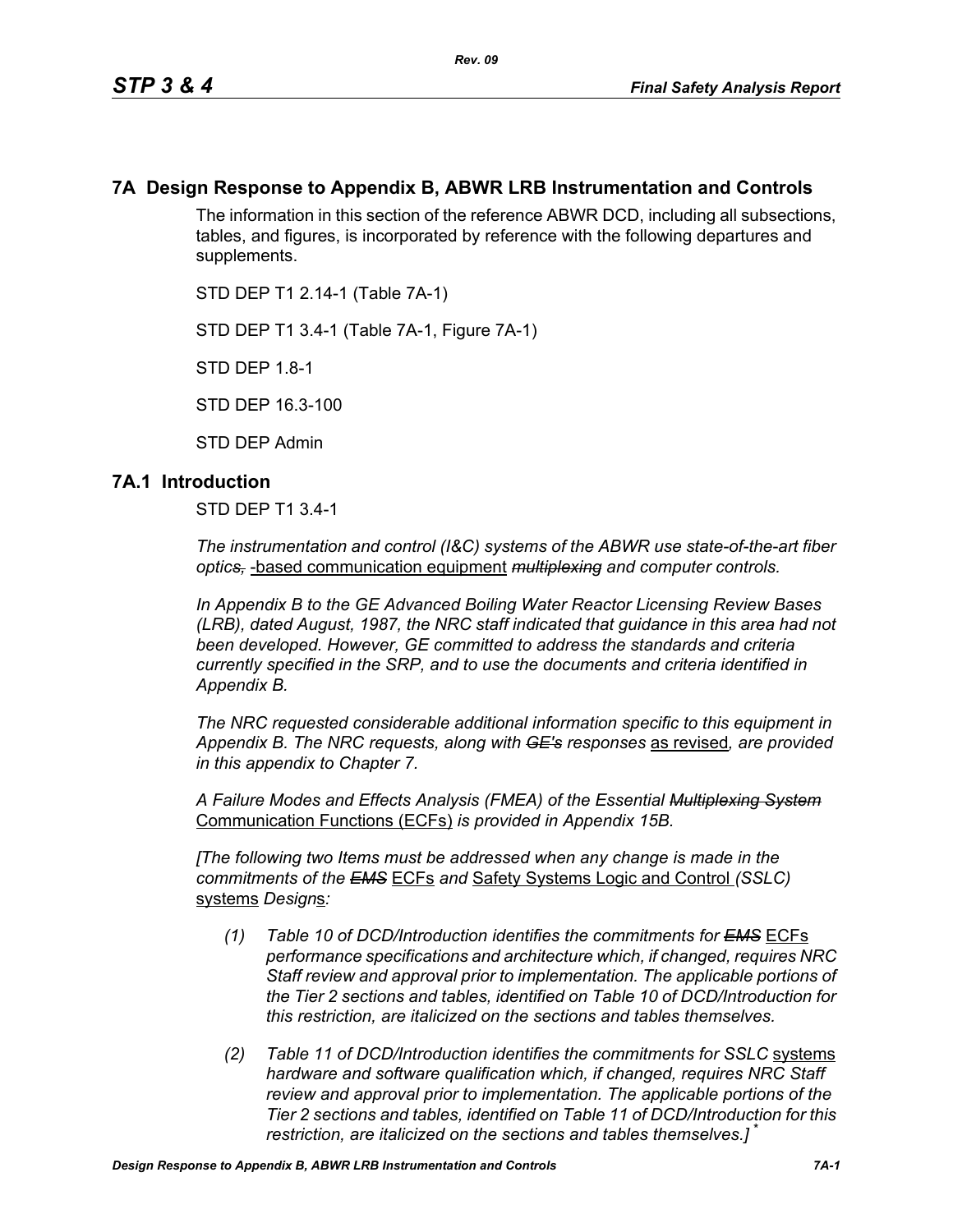# *7A.2 [Multiplexing Systems*

STD DEP T1 3.4-1

STD DEP 1.8-1

STD DEP Admin

*NRC Request (1)—Provide a complete list of components (pumps, valves, etc.) whose actuation, interlock, or status indication is dependent on the proper operation of each Class 1E multiplexer.*

**Revised** *Response (1)—*Class 1E multiplexers are not used in more modern I&C systems. Safety-related data communication is performed as an integral function of the SSLC systems. *The* A typical *list* of components whose actuation, interlock, or status indication depends on the proper operation of SSLC equipment implementing these essential communication functions (ECFs) *is provided as Table 7A.1. It was obtained by extraction from the multiplexer* an early version of the ABWR *I/O database which reflects information* that was *available on the system P&ID and IBD drawings* at the time of design certification*.* The inventory of components satisfying this criteria is subject to change as the detailed design is implemented.

*NRC Request (2***)***—For the components cited above, describe the means of remote or local control (other than by cutting wires or jumpering) that may be employed should the multiplexer fail.*

**Revised** *Response (2)—*Class 1E multiplexers are not used. Safety-related data communication is performed as an integral function of the SSLC systems. *All Class-1E multiplex* SSLC *hardware is designed to meet the single-failure criteria. Systems which employ such hardware have redundant channels* divisions of equipment *such that no single failure of any MUX unit* SSLC component, including those implementing the ECFs, *could jeopardize any safety system action. In addition, local control is provided, via the Remote Shutdown System, to bring the reactor to shutdown conditions in event of multiple safety system failures or evacuation of the control room. The Remote Shutdown System is hard-wired and therefore provides diversity to the MUX* SSLC *interfaces.*

*NRC Request (3)—Describe the multiplexer pre-operational test program.*

**Revised** *Response (3)—*Multiplexers are not used. Safety-related data communication is performed as an integral function of the SSLC systems. Non-safety data communication is performed by the Plant Data Network (PDN) and dedicated system level communication links. *The pre-operational test program will test the multiplexers* data communication functions (DCFs) *concurrently with instrumentation and control functional loop checks. As each input to a remote multiplexing unit (RMU)* an input/output (I/O) device *is simulated using a suitable input device, the required* 

*<sup>\*</sup> See Section 3.5 of DCD/Introduction.*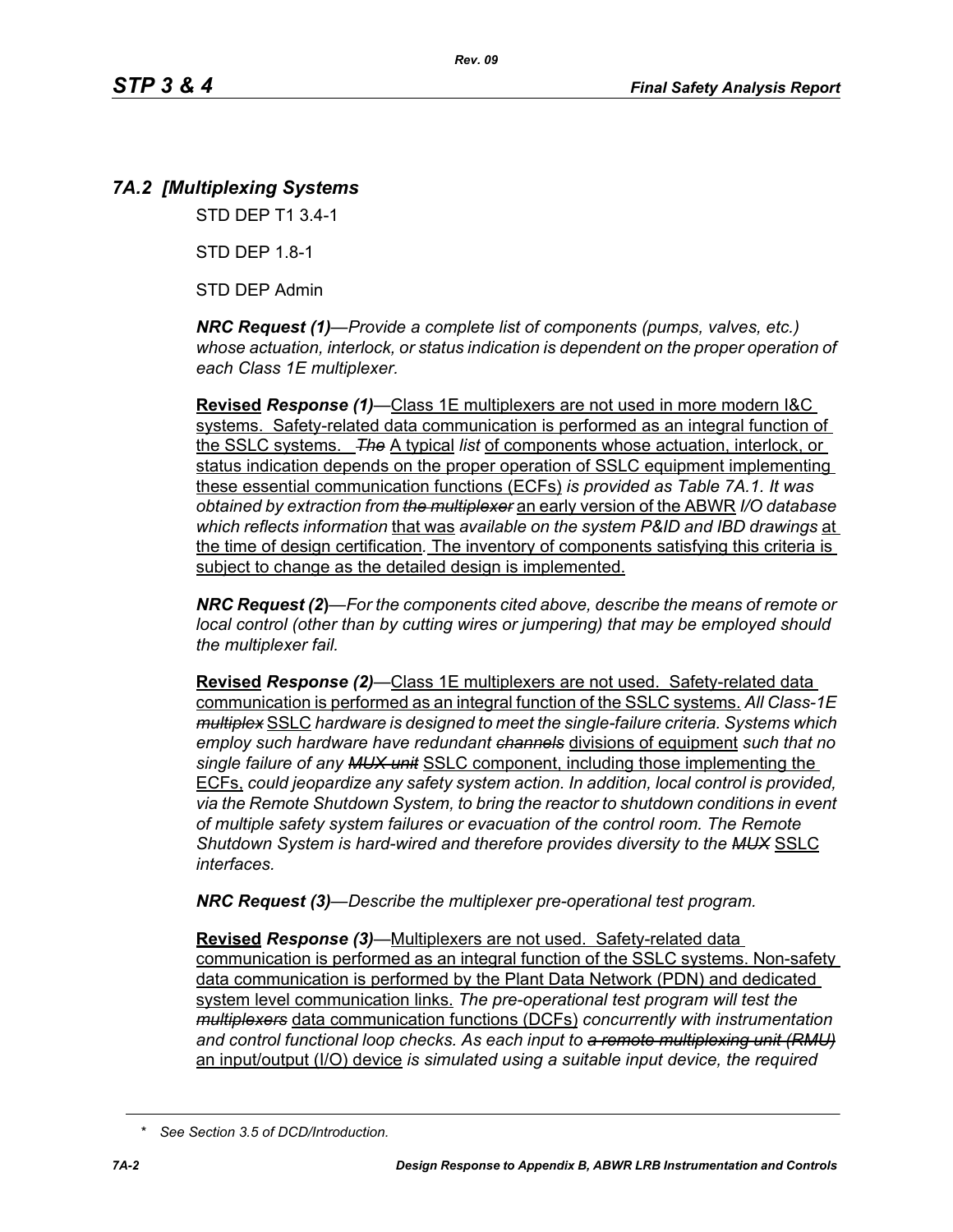*outputs shall be verified correct. In this manner, all hardware and software are confirmed concurrently.*

*Equipment verifications of the individual multiplexing units* I/O devices *are performed at the factory and typically include detailed component level tests which require special test apparatus and technical expertise. Any malfunctioning not found during factory testing will be detected during pre- operational tests of instrument loops.*

*Testing shall include* Preoperational testing includes *instrument loop checks*, and *calibration verification tests and response time verification tests as described in ANSI/IEEE-338.* Factory testing includes response time verification tests on the digital logic processing equipment. *If possible, the entire instrument loop shall be tested from sensor to output device(s). Otherwise, suitable input devices shall be used to simulate process inputs and the system outputs verified to be acceptable.*

*In addition to the testing described above, tests shall be developed to verify system redundancy and electrical independence* (ITAAC Table 3.4-1 Item 3)*.*

*NRC Request (4)—Describe the test and/or hardware features employed to demonstrate fault tolerance to electromagnetic interference.*

**Revised** *Response (4)—One major deterrence to electromagnetic interference (EMI) in the multiplexing system* ECFs *is the use of fiber optic data links as the transmission medium. Optical fiber, being a non- electrical medium, has the inherent properties of immunity to electrical noise (EMI,* radio frequency interference *(RFI), and lightning), point-to-point electrical isolation, and the absence of conventional transmission line effects. Fiber optic multiplexing* media *is also unaffected by the radiated noise from high voltage conductors, by high frequency motor control drives, and by transient switching pulses from electromagnetic contactors or other switching devices.* 

*However, the electrical-to-optical interface at the transmitting and receiving ends must still be addressed to ensure complete immunity to EMI. The control equipment containing the electrical circuitry use standard techniques for shielding, grounding, and filtering and are mounted in grounded equipment panels provided with separate instrument ground buses. Panel location, particularly in local areas, is carefully chosen to minimize noise effects from adjacent sources. The use of fiber optic cables ensures that current-carrying ground loops will not exist between the control room and local areas.* 

*The use of redundancy provides the other major deterrence to EMI effects. The safetyrelated multiplexing system uses redundant optical channels within each separated electrical division. The systems* divisions *are independent and will run asynchronously with respect to each other with no* limited *communication between divisions. However, data communication and transfer is synchronized within each division itself. This arrangement provides fault tolerance to EMI or other noise occurring in isolated locations.* 

*During normal operation, multiplexing system* data communication *performance will be monitored by online* diagnostic *tests such as parity checks, data checks (boundary and*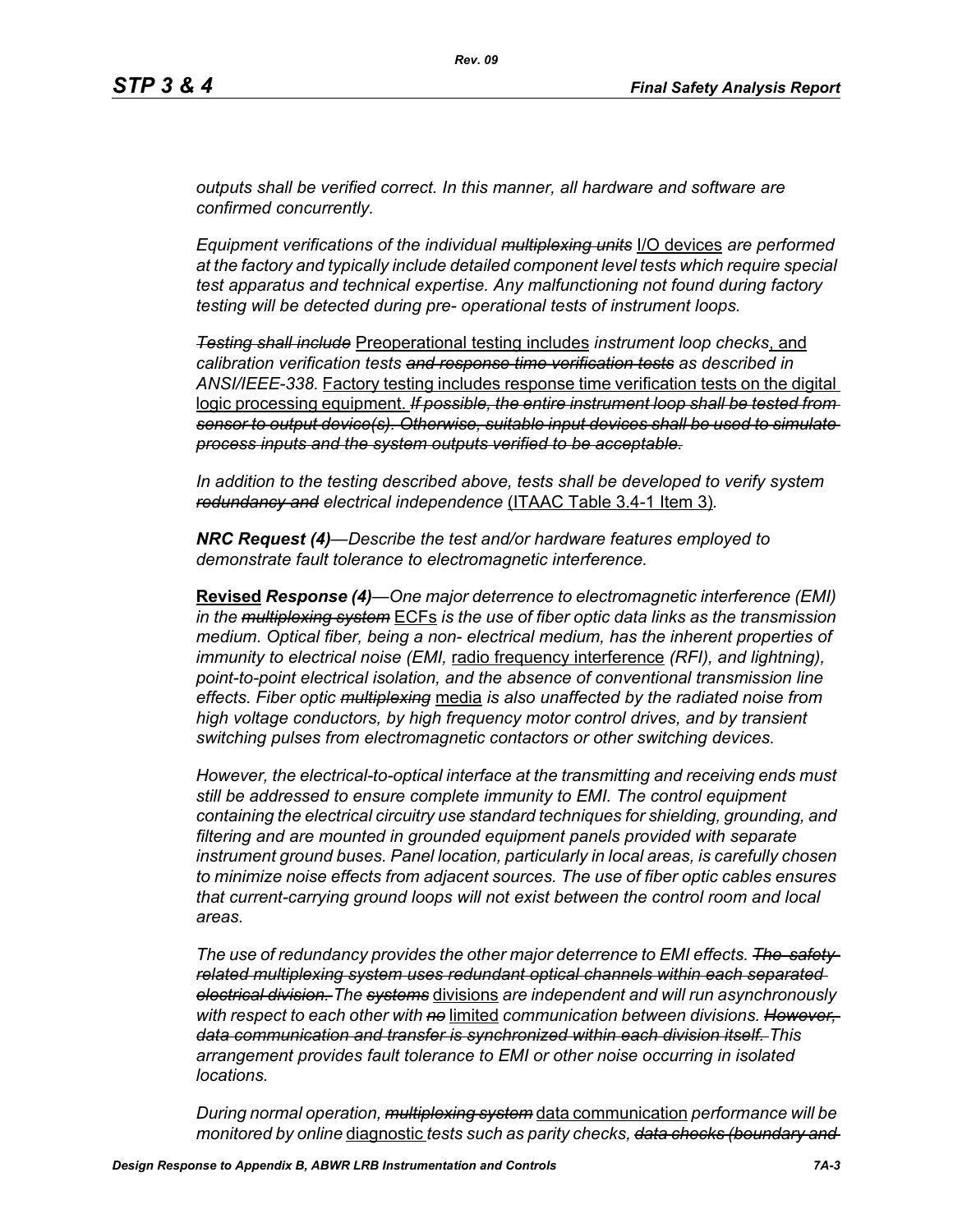*range), and transmission timing. If response time requirements permit, error correcting algorithms may be applied to mask noise effects. Periodic surveillance using offline tests such as bit error rate will be used to verify overall system integrity.*checksum verification or the reception of a keep-alive signal.

*As part of the pre-operational* equipment qualification *test program [see Request (3)], the systems* equipment qualification type test specimen *will be subjected to EMI testing. EMI and RFI test measurements will be developed using the guidelines described in ANSI/IEEE-C63.12, "American National Standard for Electromagnetic Compatibility Limits—Recommended Practice." For testing susceptibility to noise generation from portable radio transceivers, tests will be developed from ANSI/IEEE-C37.90.2, "IEEE Trial-Use Standard, Withstand Capability of Relay Systems to Radiated Electromagnetic Interference from Transceivers." Section 5.5.3 of this standard describes tests for digital equipment using clocked logic circuits.*

*With the system connected, each* The type test specimen *multiplexing unit (one at a time) will be required to demonstrate immunity to the defined conducted and radiated tests. Units shall also comply with standard surge withstand capability tests, as follows:*

- *(a) ANSI/IEEE-C62.41—"Guide for Surge Voltages in Low-Voltage AC Power Circuits."*
- *(b) ANSI/IEEE-C62.45—"Guide on Surge Testing for Equipment Connected to Low- Voltage AC Power Circuits."*

*The interconnecting fiber optic links of the multiplexing system and SSLC* systems *are not subject to EMI effects.*

*For design guidance and additional test development guidance, the following military standards shall be used:*

- *(a) MIL-STD-461C* E*—"Electromagnetic Emission and Susceptibility Requirements for the Control of Electromagnetic Interference."*
- *(b) MIL-STD-462—"Measurement of Electromagnetic Interference Characteristics."* Not Used

*Due to the comprehensive nature of these documents, their applicability to ground, airborne, and shipboard equipment, and the differences in requirements for the Army, Navy and Air Force, the use of these standards shall be limited to the susceptibility requirements and limits for class A3 equipment and subsystems (ground, fixed). Within these limits, the guidelines for Army procurements only shall be used. Tests for transmitting and receiving equipment, power generators, and special purpose military devices are not applicable.*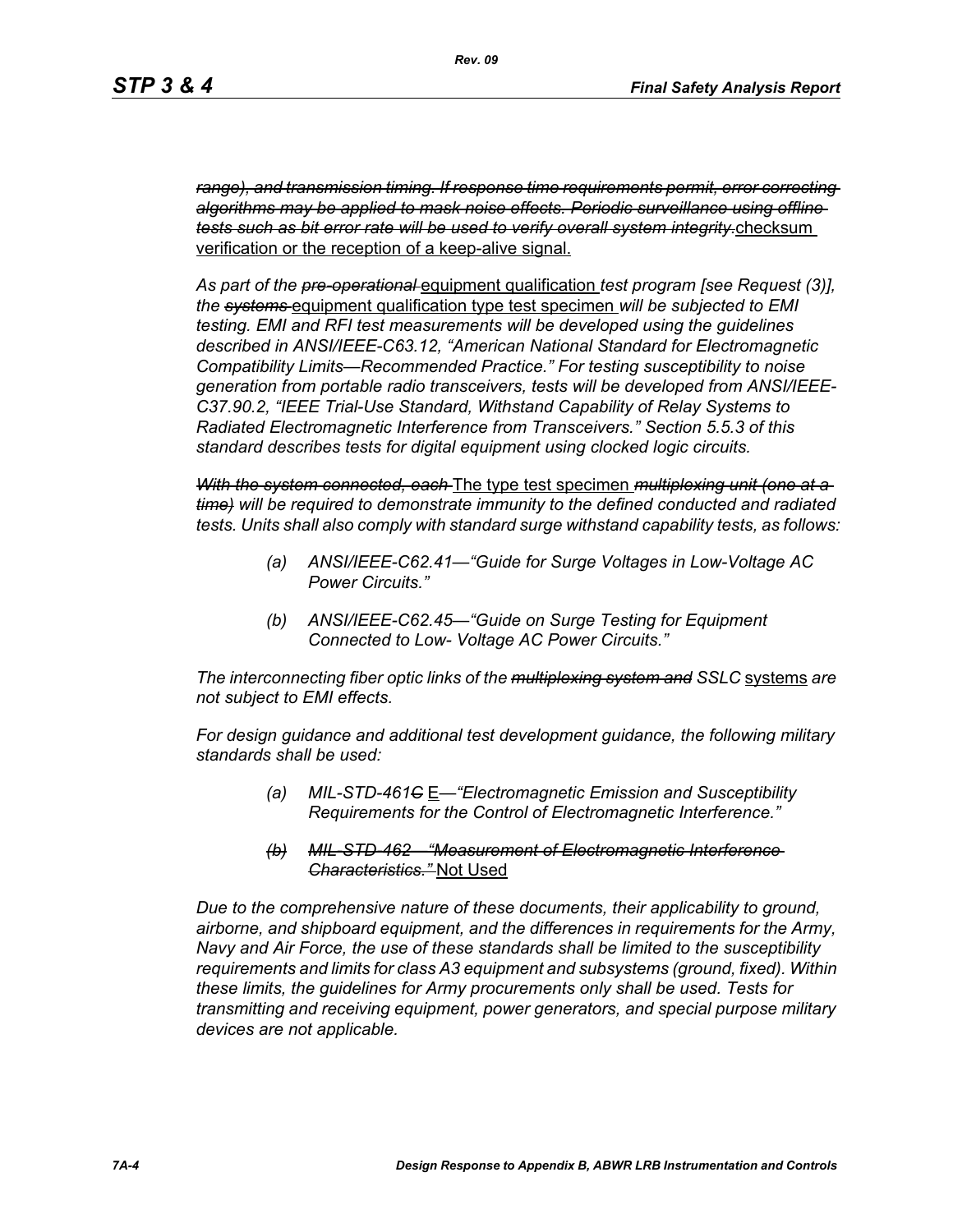*[To facilitate achieving* **electromagnetic compatibility (***EMC***)** *compliance, system and equipment grounding and shielding practices will follow the guidance of the standards listed below:*

- *(a) EEE Std. 518, "Guide for the Installation of Electrical Equipment to Minimize Electrical Noise Inputs to Controllers from External Sources."*
- *(b) EEE Std. 1050, "Guide for Instrumentation and Control Equipment Grounding in Generating Stations."] \**

*NRC Request (5)*—*Describe the interconnection, if any, of any Class 1E multiplexer to non-Class 1E devices such as the plant computer.* 

**Revised** *Response* **(5)***—*Class 1E multiplexers are not used. Safety-related data communication is performed as an integral function of the SSLC systems. *The interconnection of Class 1E multiplexers communication devices to non-Class 1E devices is done using fiber optic cable. The fiber optic cable will provide the necessary isolation.* 

*The plant process computer is* Non-Class 1E devices are *connected to a buffer module (memory storage module). Information is stored in this module by the 1E MUX units* communication interface equipment *for access by the process computer* non-Class 1E devices*, thus preventing any interruption by the Non 1E process computer* devices *on the 1E* communication functions.

*NRC Request (6)—Describe the online test and/or diagnostic features that may be employed, including any operator alarms/indicators and their locations.* 

**Revised** *Response (6)—The EMS self-test system relies on the Safety System Logic and Control (SSLC) test control unit, though it has also its own local self-test system. Local self-test in each EMS unit continues to provide diagnostic readout even if the test control unit fails.* (An EMS is not used.)

*A c*C*ontinuously operating self-test system*diagnostics *checks all data transmission*s *and provides operators with fault information and fault location through dedicated alarms and computer output. The self-test system* diagnostics *operation or its failure cannot harm the operation of the safety systems.*

*Figure 7A-1 shows the general concept of the EMS interface with the test control unit. The online test and diagnostic features including operator alarms and location are detailed as follows:*

- *Self-test* diagnostics and periodic testing *locates a fault down to the processing module level and provides positive local identification of the failed device.*
- *A periodic, automatic test feature verifies proper operation of the EMS* ECFs*.*

*<sup>\*</sup> See Section 7A.1(2) and 7A.1(1).*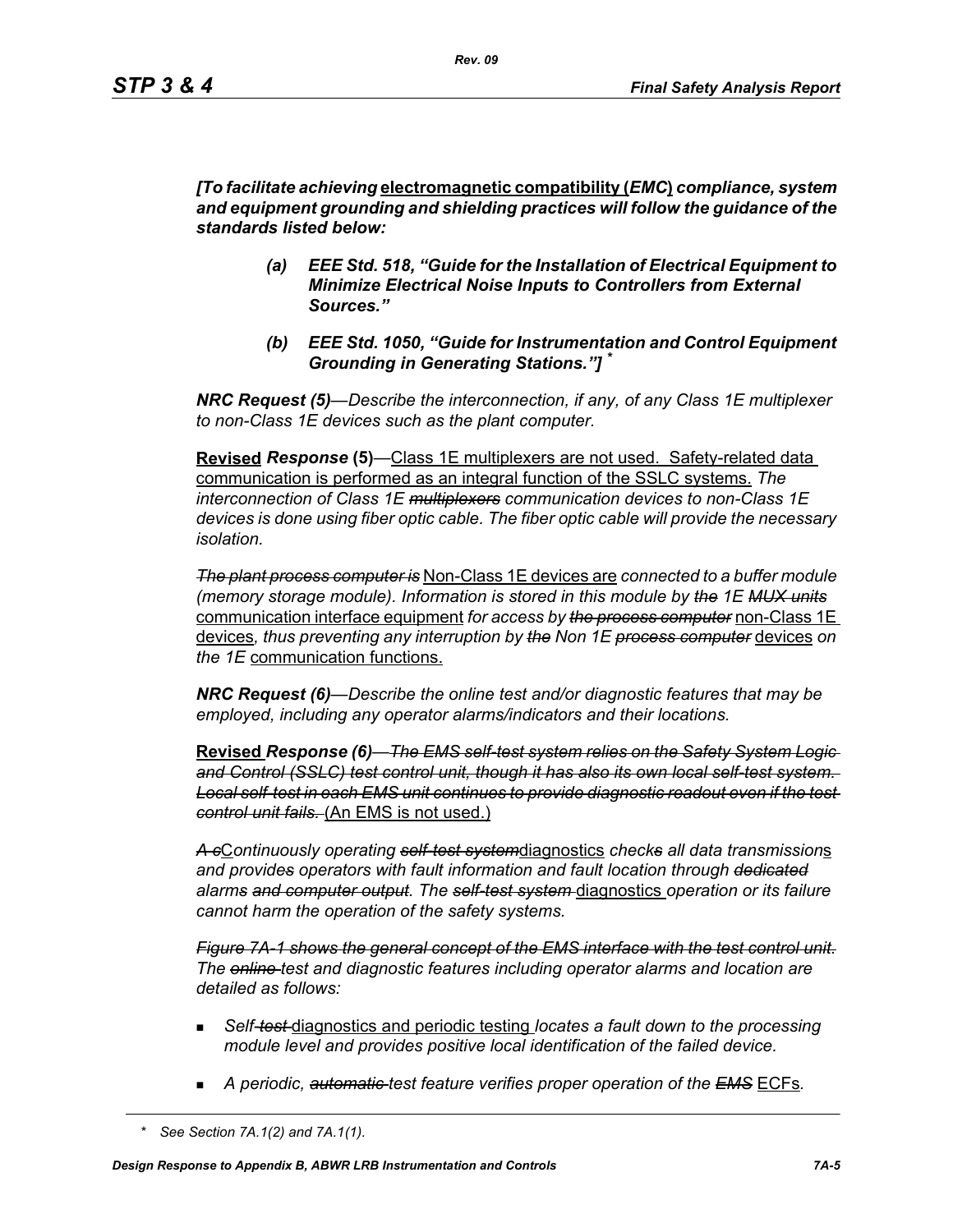*Rev. 09*

- *Detection of fatal (affects signal transmission) and non-fatal (does not affect signal transmission) errors is annunciated and relayed to the computer. Operators are informed on the type of malfunction and its location.*
- *Local self-test* Self- *is* diagnostics are *continuous. System end-to-end test is initiated* as an off-line test *in one division at a time by communication between test units in each division.*
- *The logic returns to its original state after the test sequence is completed. Indications of test status (normal or in-test) and results (pass, fail) is provided.*
- **The test diagnostic function does not degrade system reliability.** The test circuitry*is physically and electrically separated and isolated from the functional circuitry insofar as possible. Testing* The diagnostic function *will not cause actuation of the driven equipment.*
- *Automatic initiation signals from plant sensors override an automatic test sequence and perform the required safety function.*
- *Failure of the test control unit does not affect the safety system functional logic.*

*NRC Request (7)—Describe the multiplexer power sources.*

**Revised** *Response (7)—*Multiplexers are not used. Safety related data communication is performed as an integral function of the SSLC systems. *The multiplexer system* equipment implementing the ECFs *receives its power from the four-divisional battery*-backed *125 VDC* 120 VAC *buses (*uninterruptible*)* for RTIS and 125 VDC buses for ELCS*. These are discussed in Subsection* 8.1.2.2*8.3.2 and illustrated in Figure 8.3-4.*

*NRC Request (8)—Describe the dynamic response of the multiplexers to momentary interruptions of AC power.*

**Revised** *Response (8)—*Multiplexers are not used. Safety-related data communication is performed as an integral function of the SSLC systems. *Each of the four divisions of the multiplexer system SSLC systems is fed by the corresponding division of the 125 VDC battery. Therefore, the ECFs will not be affected by momentary interruption to the AC power. Extended losses of power in any division would not affect operations of safety functions because of multiplicity of divisional power (Figure 8.3-3).*

*If EMS* there is a loss of *power is interrupted and subsequently restored, then the EMS unit reinitializes automatically and the system reconfigures to accept the signal transmission* to the ELCS system, it will assume a predefined safe state*.* If there is a loss of power to the RTIS, it is designed to fail in a trip initiating state.

*NRC Request (9)—Describe the applicability of the plant Technical Specifications to multiplexer operability.*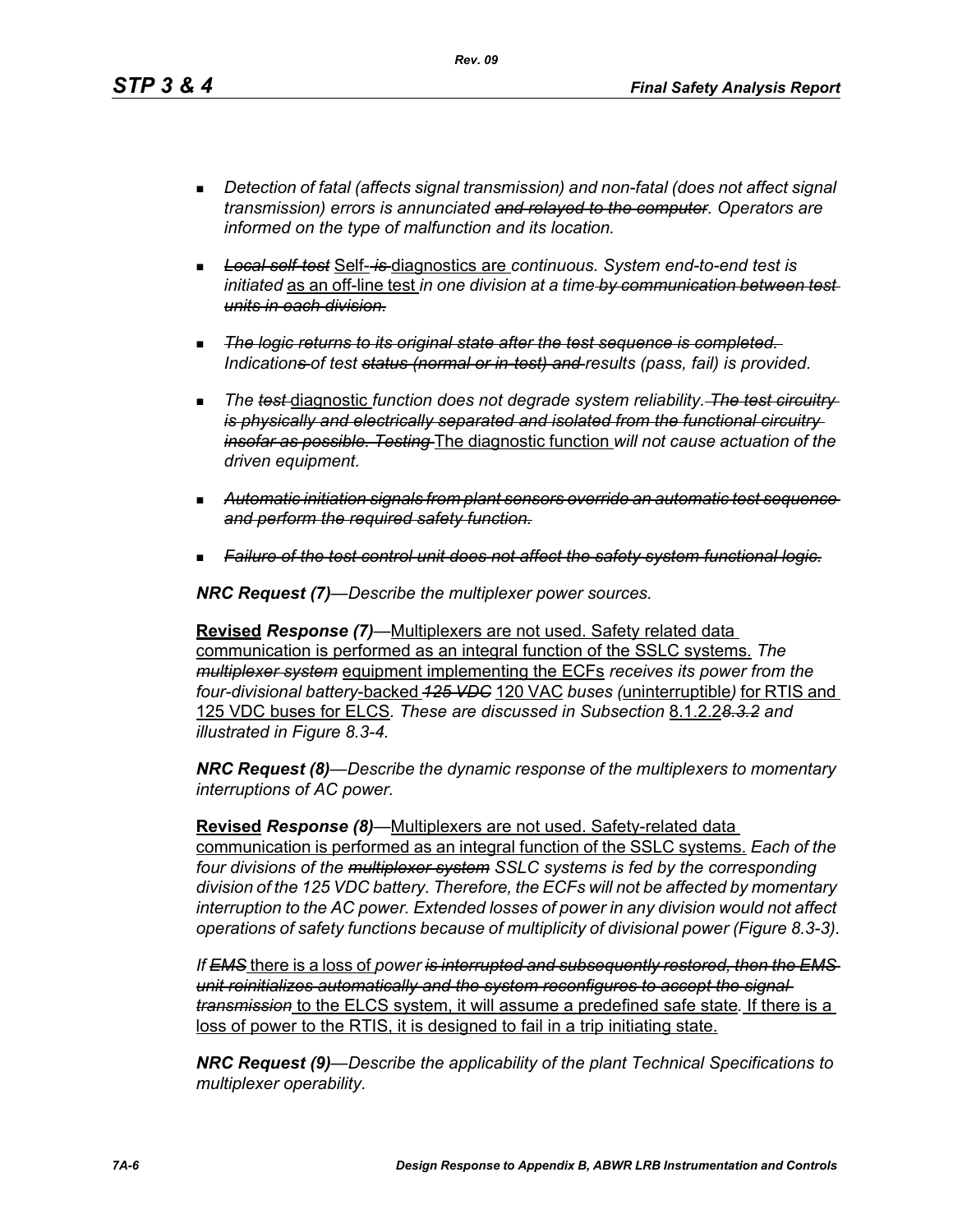**Revised** *Response (9)—*Multiplexers are not used. Safety-related data communication is performed as an integral function of the SSLC systems. *The applicability of the plant Technical Specifications to the four-division multiplexer* SSLC systems *operability will be a section in the specifications that will include limiting condition for operation, and surveillance requirements.*

*The limiting condition is expected to be similar to that for a loss of a divisional electrical power supply.*

*NRC Request (10)—Describe the hardware architecture of all multiplexer units.* 

**Revised** *Response (10)—*Multiplexers are not used. Safety-related data communication is performed as an integral function of the SSLC systems. *The multiplexer units are of two types:*

- *(1) Remote Multiplexing Units (RMU)*
- *(2) Control Room Multiplexing Units (CMU)*

*System Configuration*

For the RTIS, input and output signals are directly connected to the RTIS equipment for each protective division.

*In each* ELCS *protection division, RMUs* remote DLCs (RDLCs) *are located in local plant areas to acquire sensor data and transmit it to the control room for processing. The RMUs RDLCs also receive processed signals from the control room for command of safety system actuators. CMUs are located in the control room to transmit and receive data for the logic processing units of the safety protection system (RPS and ESF). Response time constraints may dictate RPS outputs be hardwired (not multiplexed) to the load drivers.*

*All* RDLC *interconnections are fiber optic data links. Within each division, the system uses redundant links (either in a hot standby configuration or a bi-directional, reconfigurable arrangement) for greater reliability.*

*The safety-related multiplexing systems* equipment implementing the ECFs *in each division are separated and independent.*

## ELCS *Hardware Configuration*

- *(1) RMU* RDLC
	- *(a) Microprocessor-based, bus-oriented architecture with control program in ROM (i.e., firmware)*programmable controller with control program stored in non-volatile memory*.*
	- *(b) Modular design: Plug-in modules or circuit boards with distinct functions on separate modules (CPU, memory, I/O). Redundant low voltage power supplies are used for greater reliability.*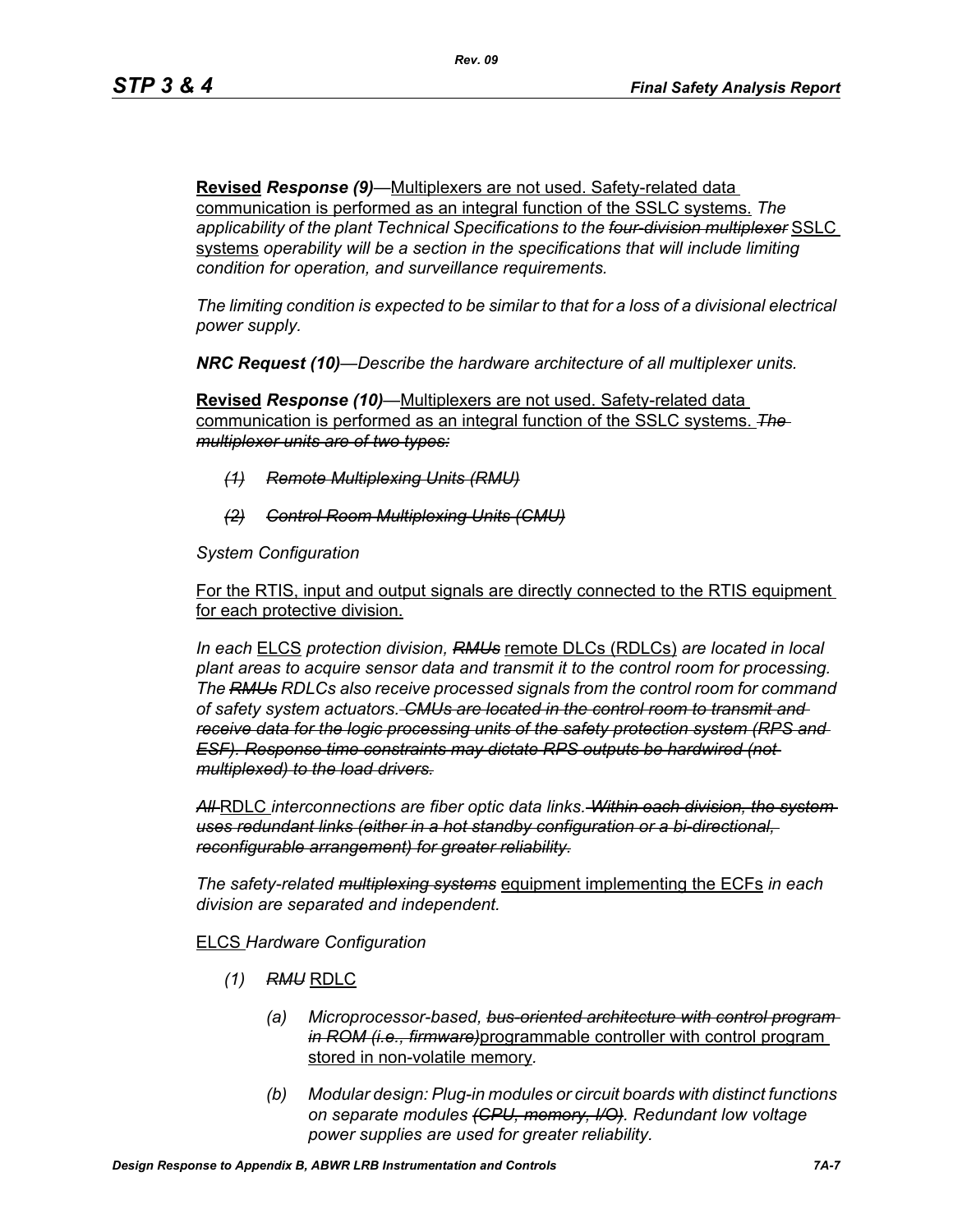- *(c) Input modules acquire safety-related analog and digital data from process transmitters and equipment status contact closures, respectively. Analog input modules perform signal conditioning and A/D conversion. Digital input modules perform signal conditioning (filtering, voltage level conversion).*
- *(d) Output modules transmit processed control signals to equipment actuator circuits (output signals may be contact closures or voltage levels to drive relays or solid-state load drivers).*
- *(e) Communications interface modules format and transmit input signals as serial multiplexed words via fiber optic data links from local areas to the control room multiplexing units. These modules also receive processed signals from the control room and demultiplex and prepare output signals for interfacing to actuators.* Section 7.9S explains the methods used to communicate data between all DLCs.
- *(f) CPU and memory* Controller *modules coordinate I/O and communication functions and perform peripheral tasks such as self-test and calibration.*
- *(g) Front panel interface (isolated from safety-critical signal path) permits* A maintenance and test panel (MTP) is provided for each ELCS protective division. The MTP provides the interfaces for *technician access to calibration and diagnostic functions.*
- *(2) CMU*
	- *(a) Same as RMU.*
	- *(b) Same as RMU.*
	- *(c) Input modules: None.*
	- *(d) Output modules: None.*
	- *(e) Communications interface modules acquire serial data from control room logic processing units. The data is formatted and inserted via a fiber optic interface into the multiplexed data stream out to the RMUs. The modules also receive multiplexed serial data from the RMUs, demultiplex the data, and transmit it to the control room logic processing units via an optical serial link.*
	- *(f) Same as RMU.*
	- *(g) Same as RMU.*

*[The development of the essential multiplexing* **SSLC systems shall assure that the ECFs are implemented** *as a* **using a** *deterministic, dual redundant, fiber optic*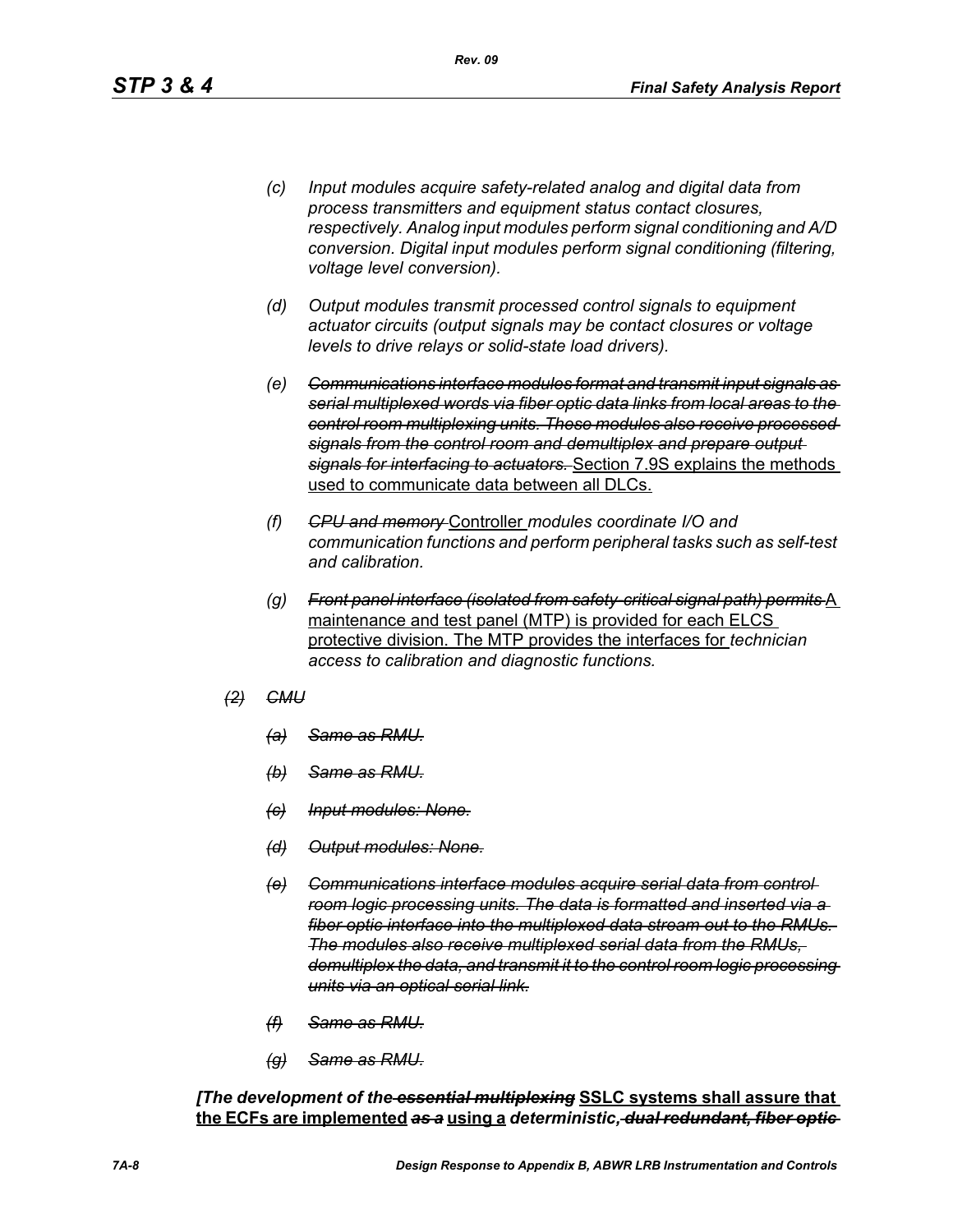### *ring structure* **design.** *shall follow the Fiber Distributed Data Interface (FDDI) protocol as described in the following American National Standards Institute (ANSI) reference documents:*

- *(a) ANSI X3.166, "Fiber Distribution Data Interface (FDDI) Physical Layer Medium Dependent (PMD)."*
- *(b) ANSI X3.148,"Fiber Distributed Data Interface (FDDI) Token Ring Physical Layer Protocol (PHY)."*
- *(c) ANSI X3.139, "Fiber Distributed Data Interface (FDDI) Token Ring Media Access Control (MAC)."*
- *(d) ANSI X3T9.5/84-49, "FDDI Station Management (SMT)," Preliminary Draft.*

*For portions of the safety systems where the data throughput requirement is less than 5M bit/s, IEEE- 802.5, Token Ring Access Method and Physical Layer Specifications, may be implemented as an alternative, using either coaxial, twisted-pair or fiber optic cable as the transmission medium. Both networks conform to ISO 7498, Open Systems Interconnection-Basic Reference Model, as the Data Link Layer and Physical Layer. For the Data Link Layer, IEEE-802.2, Standard for Local Area Networks: Logical Link Control, shall be used with either network to define the protocols necessary to move data to the higher levels of the ISO model.*

*Communications protocols used for data transmission in other parts of the safety system and for transferring data to the non-safety systems shall also conform to ISO 7498.* Section 7.9S provides information on the design of the data communication functions.

*NRC Request (11)—Describe the "firmware" architecture.*

*Revised Response (11)—The "firmware" (software contained in ROM*non-volatile memory*) architecture depends upon knowledge of a specific hardware/software combination for the multiplexer units* I/O devices*. Since Tier 2 is to be independent of specific vendor's hardware and is, instead, based upon system level requirements, the exact configuration of software for the multiplexer units* I/O devices *is not specified. However, software development will follow a process consistent with the safety-related nature of the multiplexing system* ELCS, including their ECFs*.* RTIS is not within the scope of this response because input and output signals are directly connected to the RTIS equipment for each protective division.

*The software must also support the following characteristics of the multiplexing system* ELCS*:*

*(1) The multiplexing system is a* ELCS ECFs are implemented as *real-time control application*s *configured as a* point to point, unidirectional*, fiber optic local area network* data links*.*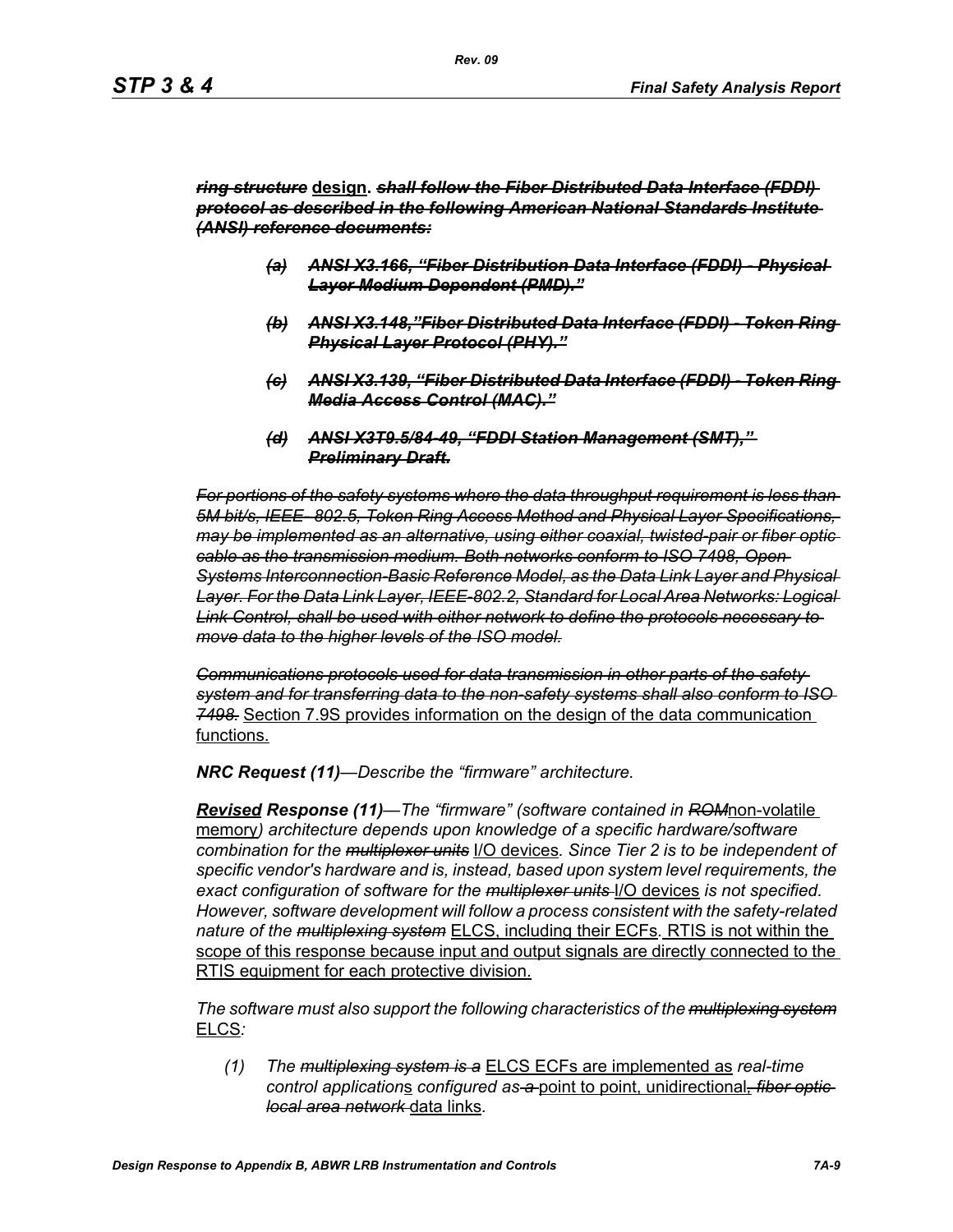*(2) Because time response for some functions is critical to safety, system timing must be deterministic and not event-driven. A typical industry standard communications protocol that is likely to be used is FDDI (Fiber Distributed Data Interface), a token- passing, counterrotating ring structure with data rates to 100M bit/s. Hardware communications interfaces to this protocol are available, thus reducing the need for special software development.*

*Rev. 09*

- *(3) The safety-critical system functions are analog and digital data acquisition, signal formatting, signal transmission, demultiplexing, and control signal outputs to actuators. Peripheral functions are self-test*diagnostic *features, periodic testing and system calibration (e.g., adjustment of A/D converters).*
- *(4) During system initialization or shutdown and after loss of power, control outputs to actuators must fail to a safe state (fail safe or fail-as-is, as appropriate for the affected safety system). System restart shall not cause inadvertent trip or initiation of safety- related equipment (i.e., system output shall depend only on sensed plant inputs).*
- *(5) The system must be fault-tolerant to support the single-failure criterion. Multidivision duplication of the system will provide this feature; however, within each division, the system will also be redundant for high availability. Thus, the software must perform failure detection and automatic switchover or reconfiguration in case of failure of one multiplexer channel .*

*High quality software is the most critical aspect of microprocessor-based designs for safety systems. The software must be of easily proven reliability so as not to degrade the reliability and availability of the overall system. When installed as "firmware", the software should become, in effect, another high quality hardware component of the control equipment, especially, since the program in ROM is protected from being changed by external sources.*

*Software development will, in general, follow Regulatory Guide 1.152, which endorses ANSI/IEEE ANS-7-4.3.2. These documents emphasize an orderly, structured, development approach and the use of independent verification and validation to provide traceable confirmation of the design. Validation must verify a predictable and safe response to abnormal as well as normal test cases. A software-based design must also support the testability, calibration and bypass requirements of IEEE-279*603*.*

*To meet the above requirements, the software will be developed as a structured set of simple modules. Each module will perform a prescribed task that can be independently verified and tested. Modules shall have one entry and one exit point. The software requirements specification and design specification will define structures of external files used and interfaces with other programs. In place of a formal operating system, an "executive" control program or real-time kernel will monitor, schedule, and coordinate the linking and execution of the modules. The integration of the modules*  into the control program will be another activity to be independently verified and *validated.*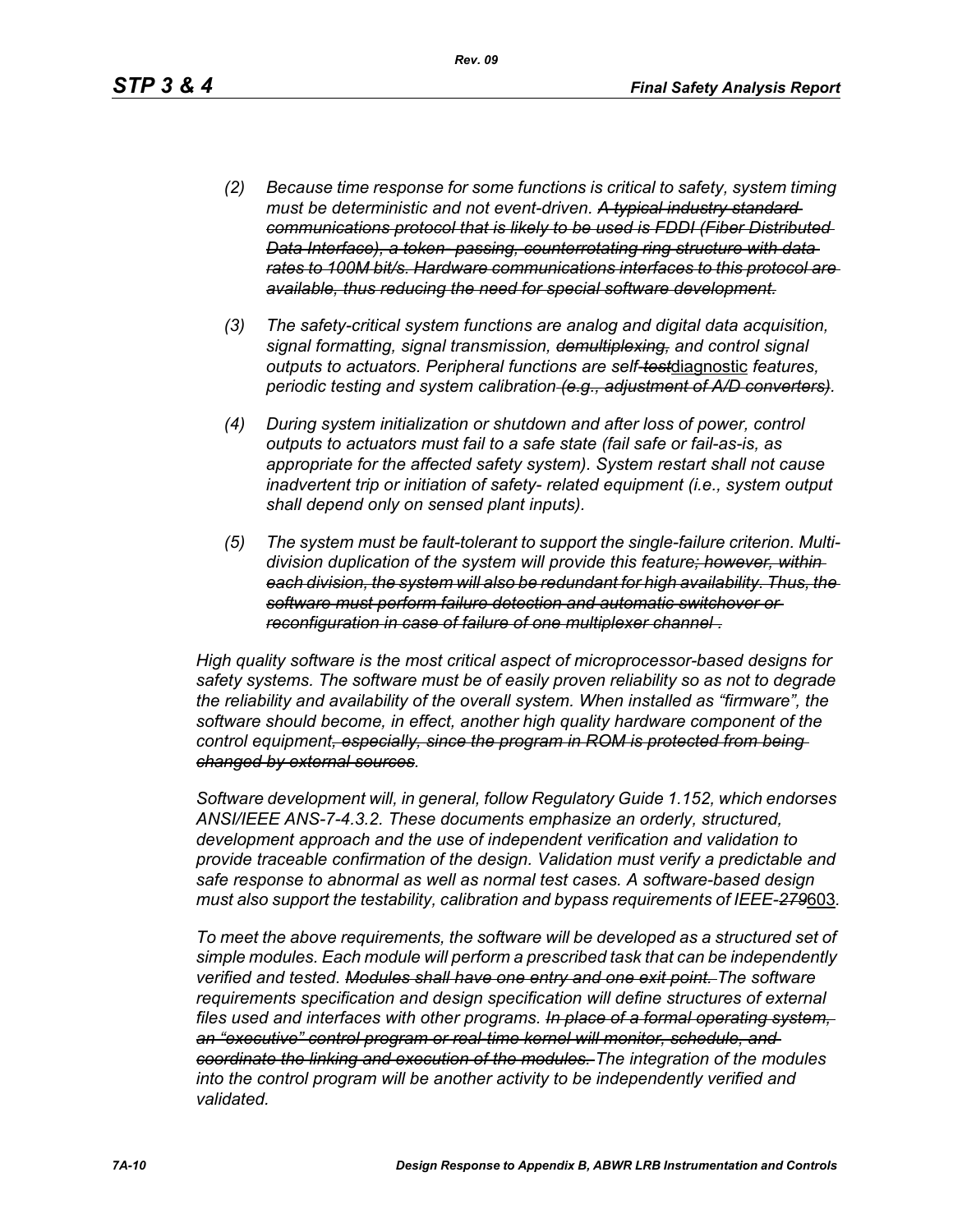*The overall program structure will be a hierarchy of tasks. Separate modules will be created for safety- critical tasks, calibration functions, and self-test functions, with selftest running in the background at the lowest priority. Highest priority functions will always run to completion. The use of interrupts will be minimized to prevent interference with scheduled tasks.* 

*On detection of* communication *faults, retry or rollback to the last known correct state will be permitted within system time constraints. If the fault is permanent and potentially unsafe, the system* module *shall recover (or fail) to a safe* predefined *state and the operator shall be alerted. The redundant multiplexing channels shall be repairable online if one channel fails.All processor memory not used for or by the operational program shall be initialized to a pattern that will cause the system to revert to a safe state if executed.* System level diagnostics verify memory is not changed after initial loading.

*The software shall permit online calibration and testing with the outputs to the safety systems bypassed* consistent with the requirements of the Technical Specifications*.* 

*The software design shall prevent unauthorized access or modification.* 

*Software development to achieve program operation as described above and to document and verify this operation shall conform to the following standards:*

- *(1) [IEEE-828, "IEEE Standard for Software Configuration Management Plans"*
- *(2) IEEE-829, "IEEE Standard for Software Test Documentation"*
- *(3) IEEE-830, "IEEE Standard for Software Requirements Specifications"*
- *(4) IEEE-1012, "IEEE Standard for Software Verification and Validation Plans"*
- *(5) IEEE-1042, IEEE Guide to Software Configuration Management]* **\***

*NRC Request (12)—Provide an explicit discussion of how the systems conform to the provisions of IEEE-279, Section 4.17.* 

*Response (12)—*Also reference IEEE-603 Sections 5.1, 6.2, and 7.2. *The multiplexing system* ECFs *for safety systems only acquire* support the acquisition of *data from plant sensors (pressure, level, flow, etc.) and equipment status contact closures (open, close, start, stop, etc.) that provide automatic trip or initiation functions for RPS and ESF equipment.* 

*Manual initiation inputs for protective action*s such as reactor scram, *are implemented by direct, hardwired or optical connections to the safety system logic*. Manual initiation inputs for other protective actions *(e.g., ECCS, containment isolation*, except for MSIV

*<sup>\*</sup> See Sections 7A.1(2) and 7A.1(1).*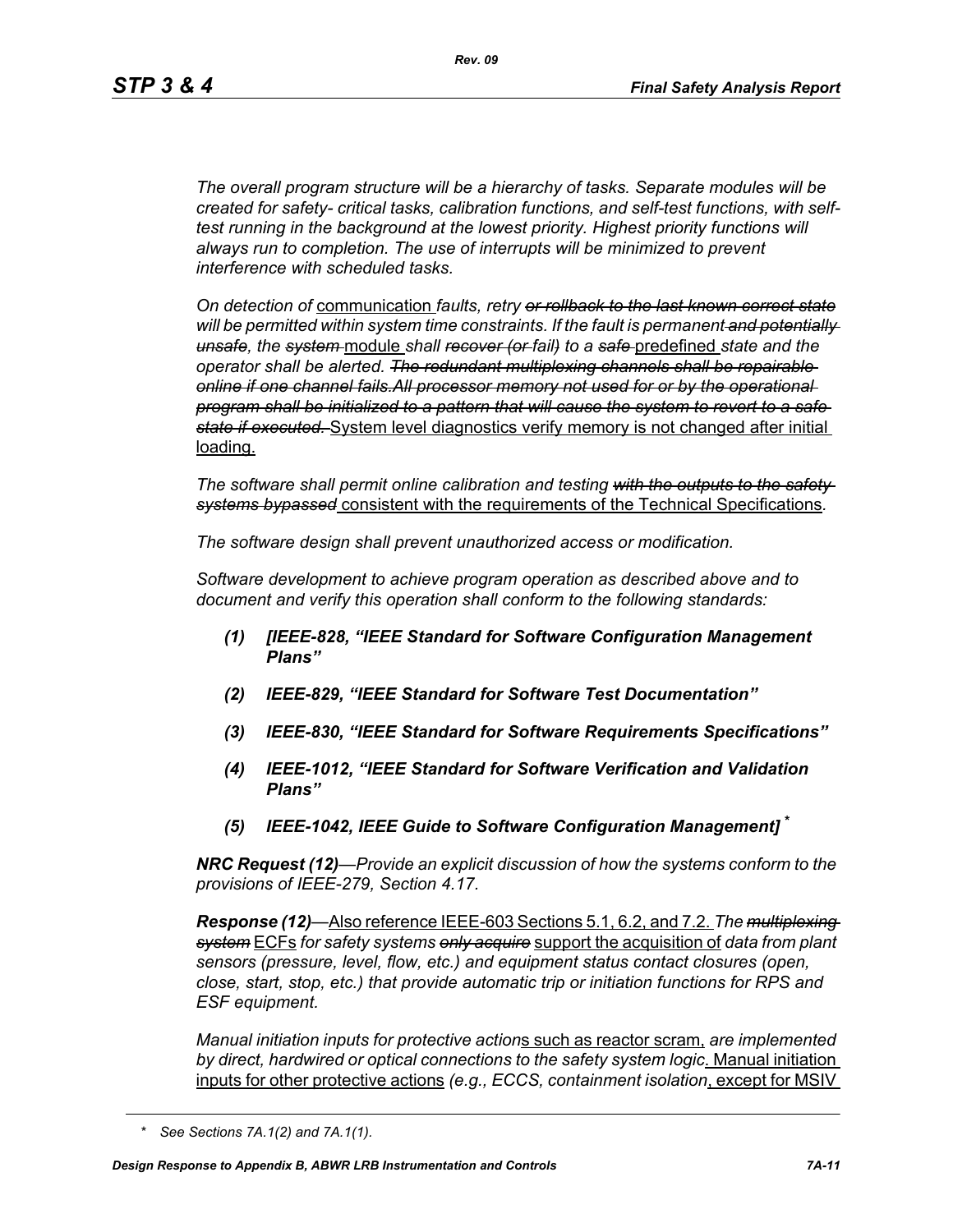isolation) depend on the ECFs for communication to the safety system logic*. Initiation outputs for ECCS and isolation functions (except MSIV) are multiplexed* communicated *to the actuators* using the ECFs*. Manual scram (reactor trip) is provided by breaking the power source to the scram pilot valve solenoids external to the multiplexing system* equipment implementing the ECFs *and safety system logic. Manual reactor trip and manual MSIV closure in each division are available even with multiplexing system failure* of the ECFs*, since these outputs are not multiplexed* communicated *to the actuators* via the ECFs*.* 

*However, because the multiplexing system design is fault tolerant (replicated in four divisions and redundant within each division) [see the responses to Requests (4), (10), and (11)], a single failure will not degrade data communications in any division.* 

*Therefore, the requirements of IEEE-279, Section 4.17* (IEEE-603 Section 5.1)*, are satisfied, since a single failure will not prevent initiation of protective action by manual or automatic means.* 

*The last sentence of Section 4.17 states that "manual initiation should depend upon*  the operation of a minimum of equipment". The first paragraph has shown that manual initiation of *reactor trip and MSIV initiation* isolation *do not depend at all on the multiplexing system* ECFs. mManual initiation of *ECCS initiation and isolation initiation other than MSIV do not depend on multiplexing* ECFs *for sending inputs to the logic*, but can tolerate the single failure of one division of ECFs*. and* They *depend on the operation of only one channel of multiplexing* ECFs *in each division to send outputs to actuators.* 

*NRC Request (13)—Provide an explicit discussion of how the systems conform to IEEE 279, Paragraph 4.7.2, as supplemented by Regulatory Guide 1.75 and IEEE 384.*

*Response (13)—The safety-related multiplexing system* ECFs*, which is* are *part of the protection system, has* have *no direct interaction with the control systems. Sensor and equipment status data are multiplexed* communicated *only to protection system logic. However, two signals are sent from the protection system logic to the Recirculation Flow Control System: Reactor Water Level 2 Trip and Recirculation Pump Trip* nonsafety systems*. The signals are transmitted via fiber optic data links, which are not part of the multiplexing system. An isolating buffer (gateway) transfers these signals to the non-safety-related network of the control systems.* or through qualified isolation devices.

*Fiber optic transmission lines are not subject to credible electrical faults such as shortcircuit loading, hot shorts, grounds or application of high AC or DC voltages. Adjacent cables are not subject to induced fault currents or to being shorted together. The effects of cable damage are restricted to signal loss or data corruption at the receiving equipment. Cables and control equipment of different systems or assigned to different divisions are kept separated only to prevent simultaneous physical damage.* 

*Thus, the multiplexing system* SSLC systems ECFs design *conforms to IEEE-279, paragraph 4.7.2* (IEEE-603 paragraph 5.6.3.1(2))*, in that no credible failure at the*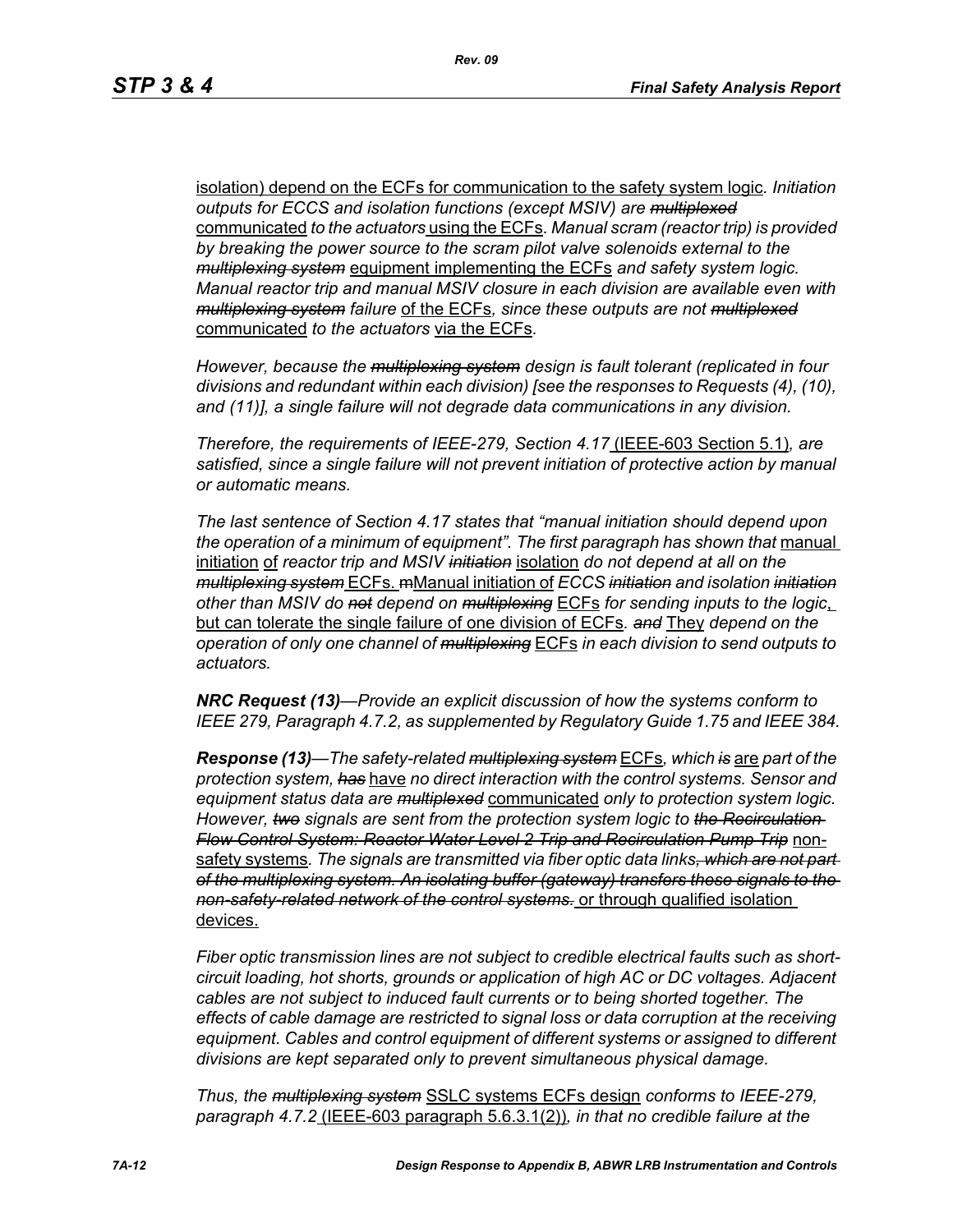*output of an isolation device can "prevent the protection system channel from meeting minimum performance requirements specified in the design bases."*

*To meet the requirements of IEEE-384 and Regulatory Guide 1.75, the protective covering of the fiber optic cables are flame retardant. The cables are passed through physical, safety class barriers, where necessary, for separation of Class 1E circuits and equipment from other Class 1E equipment or from non-Class 1E equipment. The fiber optic multiplexing network is* data communication paths are *independent in each protection division and does not transmit or receive data between divisions.* Limited data communication does occur between divisions, for example, to provide signals needed for 2-out-of-4 voting logic. However, dedicated fiber optic cables are used for this purpose, thereby providing electrical isolation and preserving divisional independence. *However, the multiplexing equipment* implementing the ECFs *is*  otherwise *kept physically separate to minimize the effects of design basis events.* 

*NRC Request (14)—Provide confirmation that system level failures of any multiplexer system detected by automated diagnostic techniques are indicated to the operators consistent with Regulatory Guide 1.47. (i.e., bypass and inoperable status indication).*

**Revised** *Response (14)—*Multiplexers are not used, and there is no multiplexer system. Safety-related data communication is performed as an integral function of the SSLC systems. *Each safety-related multiplexing system* SSLC system *contains online self-diagnostics implemented in software and hardware that will continuously monitor system performance*, including its associated ECFs*. Within each control station*As an example, for each ELCS controller*, the following typical parameters are monitored: (1) status of the CPU, (2) parity checks*Cyclic Redundancy Checks (CRC)*, (3) data plausibility checks*communication keep-alive signal*, (4) watchdog timer status, (5) voltage levels in control unit circuitry*power supply status*, (6) memory (RAM and ROM) checks, and (7) data range and bounds checks. Hardware is provided prior to transmission and following reception to detect transmission errors at the Remote Multiplexing Units and the Control Room Multiplexing Units. Self-test*diagnostics *will indicate faults to the module board replacement level.* 

*Each multiplexing system has* The RDLC ECFs are implemented with *dual*  communication *channels for fault tolerance and is provided with automatic reconfiguration and restart capability. A detected fault is automatically annunciated to the operator at both the system and individual control station level. If one transmission loop is completely out of service, that will also be annunciated. Total shutdown of a*n *multiplexing system* RDLC ECF *is indicated by a separate alarm; however, individual control stations are repairable online without taking the entire system down.* 

*The above actions indicate conformance to Regulation Guide 1.47, Section C.1 (Automatic system level indication of bypass or deliberately induced inoperability).* 

*After repair, the system automatically re-initializes to normal status when power is restored to any unit and automatically resets any alarms. Power loss to any control station is separately monitored and annunciated to aid in troubleshooting and to alert the operator when power is deliberately removed from a unit when being serviced.*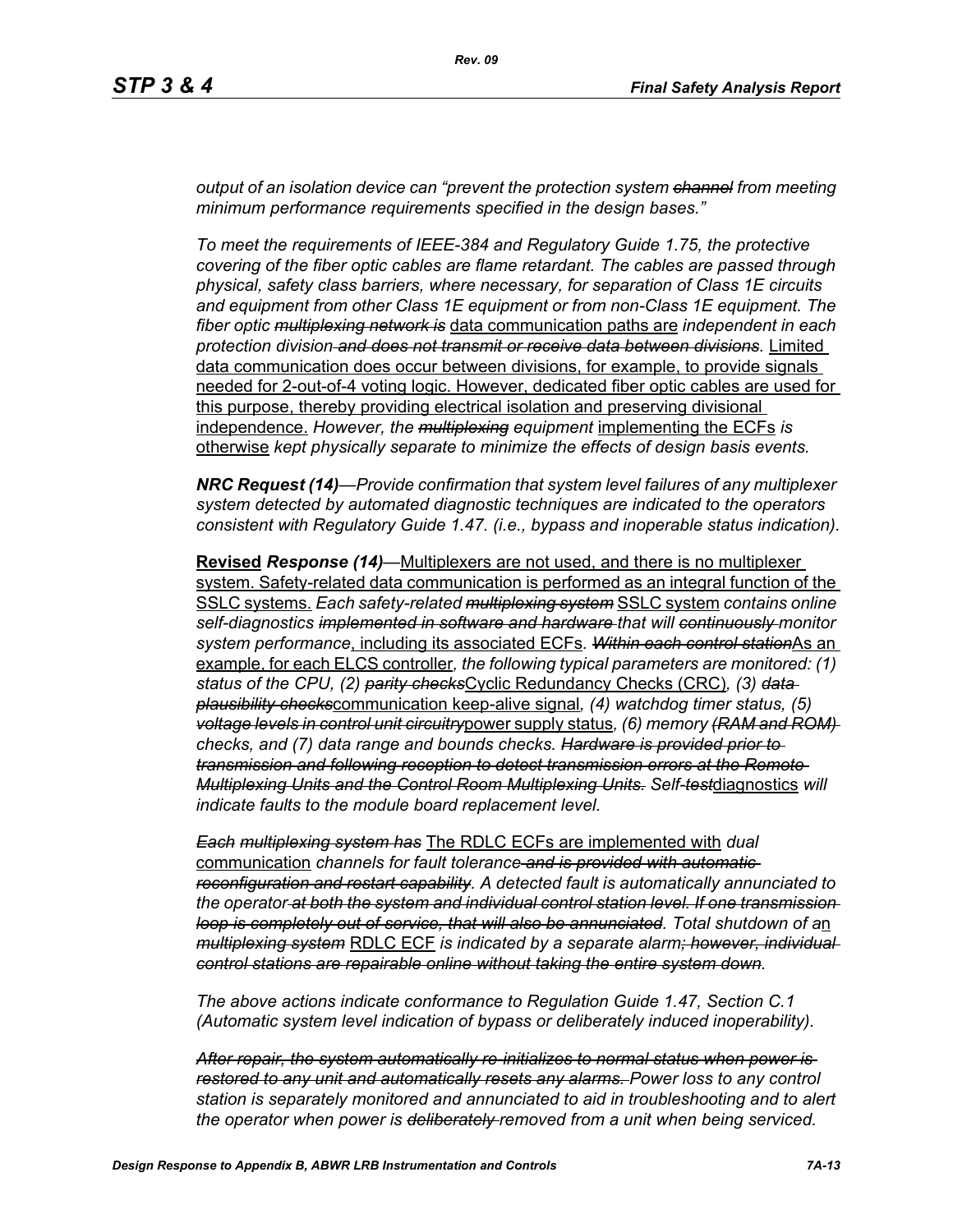*Power loss will cause the fault or out-of-service alarms described previously to activate. This indicates conformance to Regulation Guide 1.47, Section C.2 [Automatic activation of indicating system of C.1 when auxiliary or supporting system (in this case, power source) is bypassed or deliberately rendered inoperable].* 

*Bypassed or inoperable status of any one multiplexing system* division of ECFs *can not render inoperable any redundant portion of the protection system. Each multiplexing system* division of ECFs *is independent in each division* of ECFs in the other divisions*. Inoperable status in one division will cause the appropriate safe-state trips in that division, but the other divisions will continue to operate normally. Faults in another division simultaneously will indicate according to the previous discussion. The resulting safe-state trips will result in the required protective action. Thus, the requirements of Regulation Guide 1.47, Section C.3, are satisfied.* 

*During periodic surveillance, the system-level out-of-service indicators can be tested manually. This satisfies the requirement of Regulation Guide 1.47, Section C.4.* 

*NRC Request (15)—Provide an explicit discussion of the susceptibility of the multiplexer systems to electromagnetic interference.*

**Revised** *Response (15)—*Multiplexers are not used, and there is no multiplexer system. Safety-related data communication is performed as an integral function of the SSLC systems. *Each*The *control station of the multiplexer system either in the control room or in local areas is electrically powered and contains solid-state logic and, therefore, is potentially susceptible to the effects of EMI. However, the effects on the overall network are reduced because of the dual, fiber optic, data transmission network that is used between stations*ELCS equipment is contained in EMI resistant enclosures. Proper grounding and shielding practices are used. The lack of susceptibility of ELCS equipment is verified during qualification testing. Fiber optics are used to communicate with equipment external to the cabinet*. Fiber optics are not subject to induced electrical currents, eliminate ground loops, and also do not radiate electrical noise. Thus, the isolated and distributed nature of the system, which is also replicated in four divisions, tends to reduce EMI effects.* 

*Response (4) indicates several common techniques (shielding, grounding, etc.) used to minimize EMI in the electrical control circuitry. Proper physical placement, especially for the Remote Multiplexing Units* I/O devices*, is essential to eliminate interference from high current or high voltage switching devices.* 

*Data checking software* Self-diagnostics *at the RMUs* controllers *and in the control room at the Control Room Multiplexing Units monitors data transmission to ensure that*  faults do not propagate into the safety protection logic. Bad data transmission will *cause a system alarm and, possibly, a system shutdown if the fault does not clear within defined time constraints.*

*Response (4) also discusses various tests that the system will undergo to demonstrate immunity to EMI.*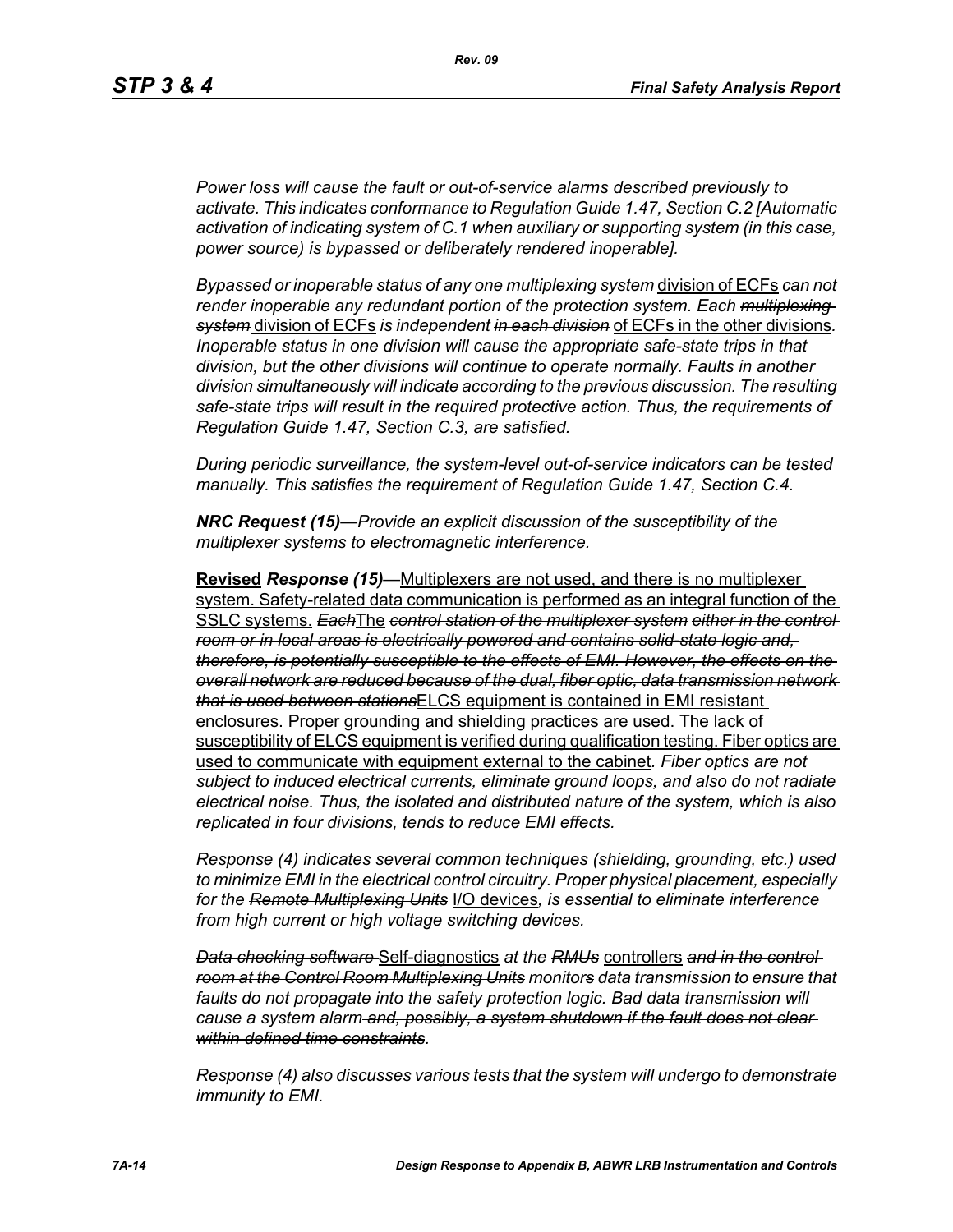# **7A.3 Electrical Isolators**

STD DEP T1 3.4-1

STP DEP 1.8-1

*NRC Request (1)—For each type of device used to accomplish electrical isolation, provide a description of the testing to be performed to demonstrate that the device is acceptable for its application(s). Describe the test configuration and how the maximum credible faults applied to the devices will be included in the test instructions.*

**Revised** *Response (1)—This response is limited to fiber optic data links, which are the only type of isolation device used for electrical isolation of logic level and analog signals between protection divisions and from protection divisions to non-safetyrelated equipment.* 

*Testing is of two types:*

- *(1) Optical characteristics*
- *(2) Signal transmission capability*

*Optical characteristics are checked by an optical power meter and a hand-held light source to determine the optical loss from one end of the fiber optic cable to the other. In an operational system, an optical time domain reflectometer measures and displays optical loss along any continuous optical fiber path. Any abrupt disruption in the optical path such as a splice or connector is seen as a blip on the display. This technique is especially useful for troubleshooting long runs of cable such as in the multiplexing system* those used to implement the DCFs*. Cable terminations are visually inspected under magnification to determine if cracks and flaws have appeared in the optical fiber surfaces within the connector.* 

*Transmission characteristics are tested by bit generation. This test method determines bit error rate by generating a random stream of bits at the transmitter and verifying them at the receiver to determine the reliability of the fiber optics. Data rate is set at the maximum throughput required by the system. Proper transfer of analog signals is determined by analog-to-digital conversion of test signals at the transmitting end, and monitoring of the digital-to-analog conversion at the receiving end for linearity over the full scale range. Frequency of the test signals is set at the maximum required by the system.* monitored in the system by the self diagnostics.

*Maximum credible electrical faults applied at the outputs of isolation devices do not apply to fiber optic systems. The maximum credible fault is cable breakage causing loss of signal transmission. Faults cannot cause propagation of electrical voltages and currents into other electrical circuitry at the transmitting or receiving ends. Conversely, electrical faults originating at the input to the fiber optic transmitter can only damage the local circuitry and cause loss or corruption of data transmission; damaging voltages and currents will not propagate to the receiving end.*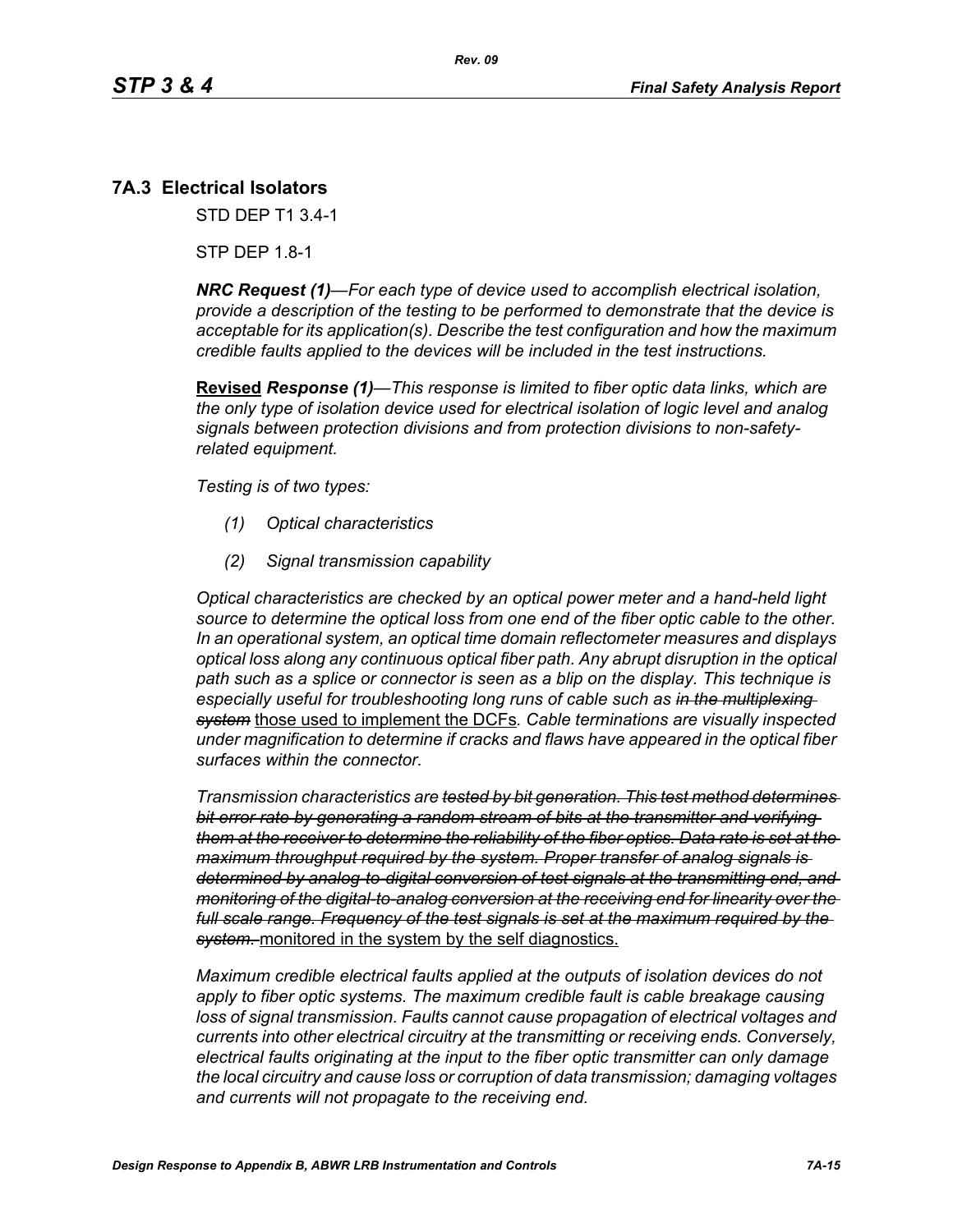*NRC Request (5)—Provide a commitment that the isolation devices will comply with all environmental qualification and seismic qualification requirements.*

**Revised** *Response (5)—Fiber optic isolation devices are expected to have less difficulty than previous isolation devices in complying with all qualification requirements due to their small size, low mass, and simple electronic interfaces. The basic materials and components, except for the fiber optic cable itself, are the same as those used in existing, qualified isolation devices.* 

*A major advantage of fiber optics is that signals can be transmitted long distances and around curves through the isolating medium; thus, the physical, safety-class barrier required for separation of Class 1E devices may be provided by just the cable length if the protective covering and any fill materials of the cable are made properly flameretardant. For short distances, the fiber optic cable can be fed through a standard safety class structure.* 

*Details of the type of cable, transmitter, and receiver combinations that will provide optimum compliance with qualification requirements must await the guidance to be developed by the NRC staff/EG&G studies (see Section 4).* 

*NRC Request (6)–Describe the measures taken to protect the safety systems from electrical interference (i.e., electrostatic coupling, EMI, common mode, and crosstalk) that may be generated.*

**Revised** *Response (6)–Previous responses have described the specific measures that are employed to minimize electrical interference. Fiber optic isolating devices do not require metallic shielding and are immune from electrostatic coupling, EMI, common-mode effects, and crosstalk along their cable length; they also do not radiate electrical interference. The electrical circuitry used to transmit and receive the optical signals is susceptible to electrical interference in the same manner as other circuitry, but the isolating effects of the fiber optic cable will reduce propagation of interference. The local effects of EMI and other electrical noise are handled by standard filtering, shielding, and grounding techniques.*

*See Reponse (4) of Section 7A.2 for tests that will be performed to verify the effectiveness of EMI preventive measures for safety systems. Additional tests to determine the susceptibility of safety system control equipment to electrostatic discharges shall be established using the test procedures included in IEC Publication 801-2, Electromagnetic Compatibility for Industrial-Process Measurement and Control Equipment, Part 2: Electrostatic Discharge Requirements* 61000-4-2, Electromagnetic Compatibility (EMC) - Part 4-2: Testing and Measurement Techniques - Electrostatic Discharge Immunity Test*. The test procedures of Paragraph 8 of this document shall be performed up to and including Severity Level 4, as defined in the document* Part 4-2 will be used to qualify electrical and electronic equipment subjected to static electricity discharges*.*

*NRC Request (7)—Provide information to verify that the Class 1E isolation devices are powered from a Class 1E power source(s).*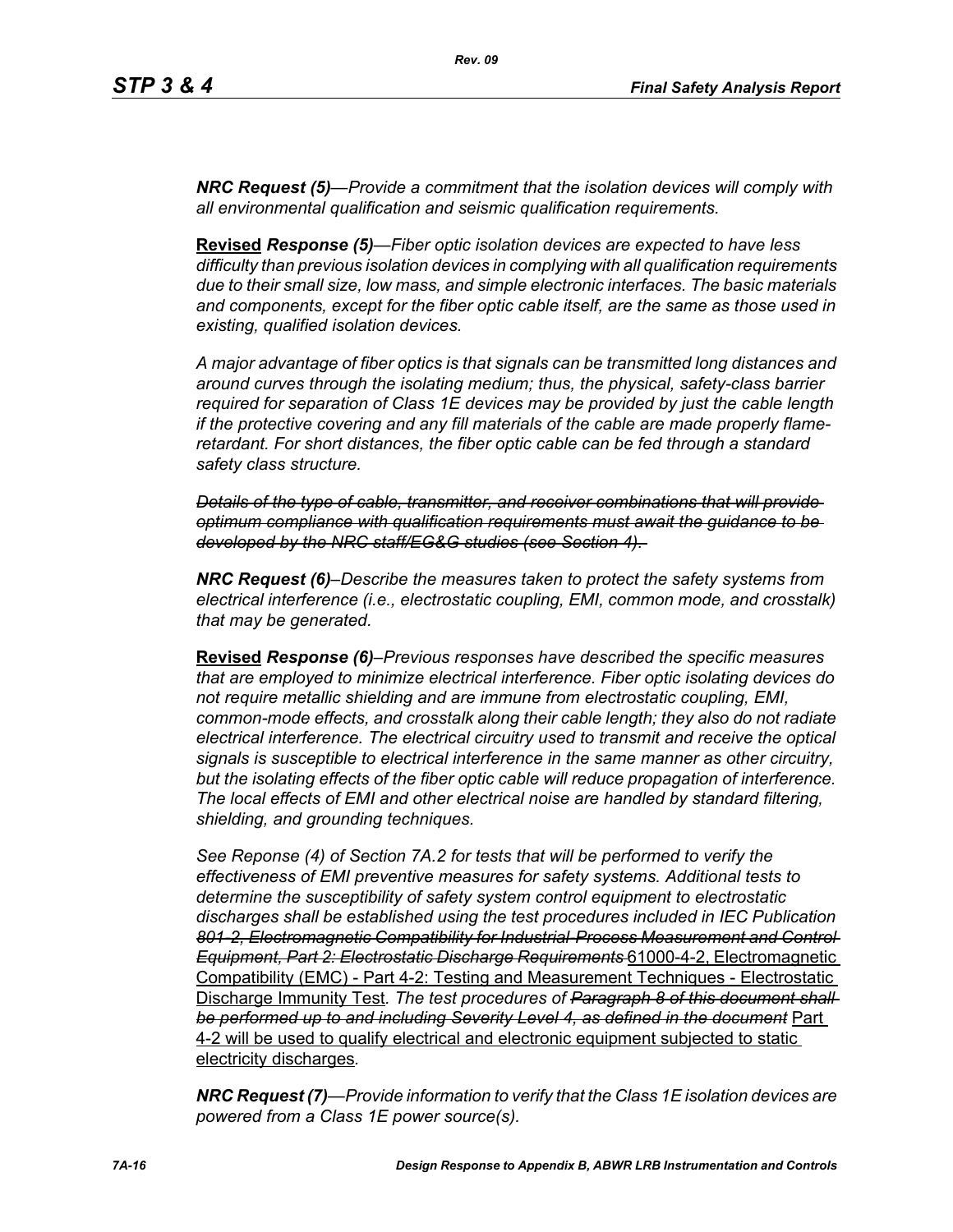**Revised** *Response (7)—When using fiber optic devices as Class 1E isolation devices, only the input side of the transmitting device and output side of the receiving device use electrical power. The low voltage power supplies for these devices use the same power source as the logic that drives the isolating device. For ABWR safety systems, this power is:*

- *(1) Divisional 120V Vital AC (UPS)-For Reactor Protection System (RPS) logic and Main Steam Isolation Valve (MSIV) logic.*
- *(2) 125V Plant DC Power Supply-For ECCS logic and Leak Detection and Isolation System (LDS) logic.*

Fiber optic cable is used for Class 1E isolation and does not use any electrical power to accomplish that function.*]* \*

## **7A.7 Revised Responses to Subsections 7A.5 & 7A.6; Computer Hardware and Software**

STD DEP T1 3.4-1

STD DEP 16.3-100

#### *Items 7A.5(3) and 7A.6(2)*

*The ABWR design of the Reactor Protection System utilizes microprocessor*  configurable logic *technology for logic decisions based on analog input from various sensors. This philosophy is much the same as that of GESSAR II and the Clinton BWR, except in those designs, solid-state CMOS accepted digital signals from analog trip modules (ATM). In the ABWR design, the microprocessors perform the functions of both the CMOS and the ATM.*

*The important distinction is that the ABWR uses a modern form of a digital computer device (i.e., microprocessors) for the same reasons relays and solid-state devices were used in earlier designs (i.e., making simple logic decisions); not for making complex calculations for which protective action is dependent.*

#### *Items 7A.5(4) and 7A.6(4)*

*The guidelines of NUREG-O493 have been used to perform analysis of several possible different configurations of the Safety System Logic and Control (SSLC) network. Analyses have been performed at the system design level to assure adequate defense-in-depth and/or diversity principles were incorporated at acceptable cost. It is recognized that such requirements are in addition to positions on safetyrelated protection systems (such as the single failure criterion) taken previously in other Regulatory Guides.*

*<sup>\*</sup> See Section 7.A.1(1).*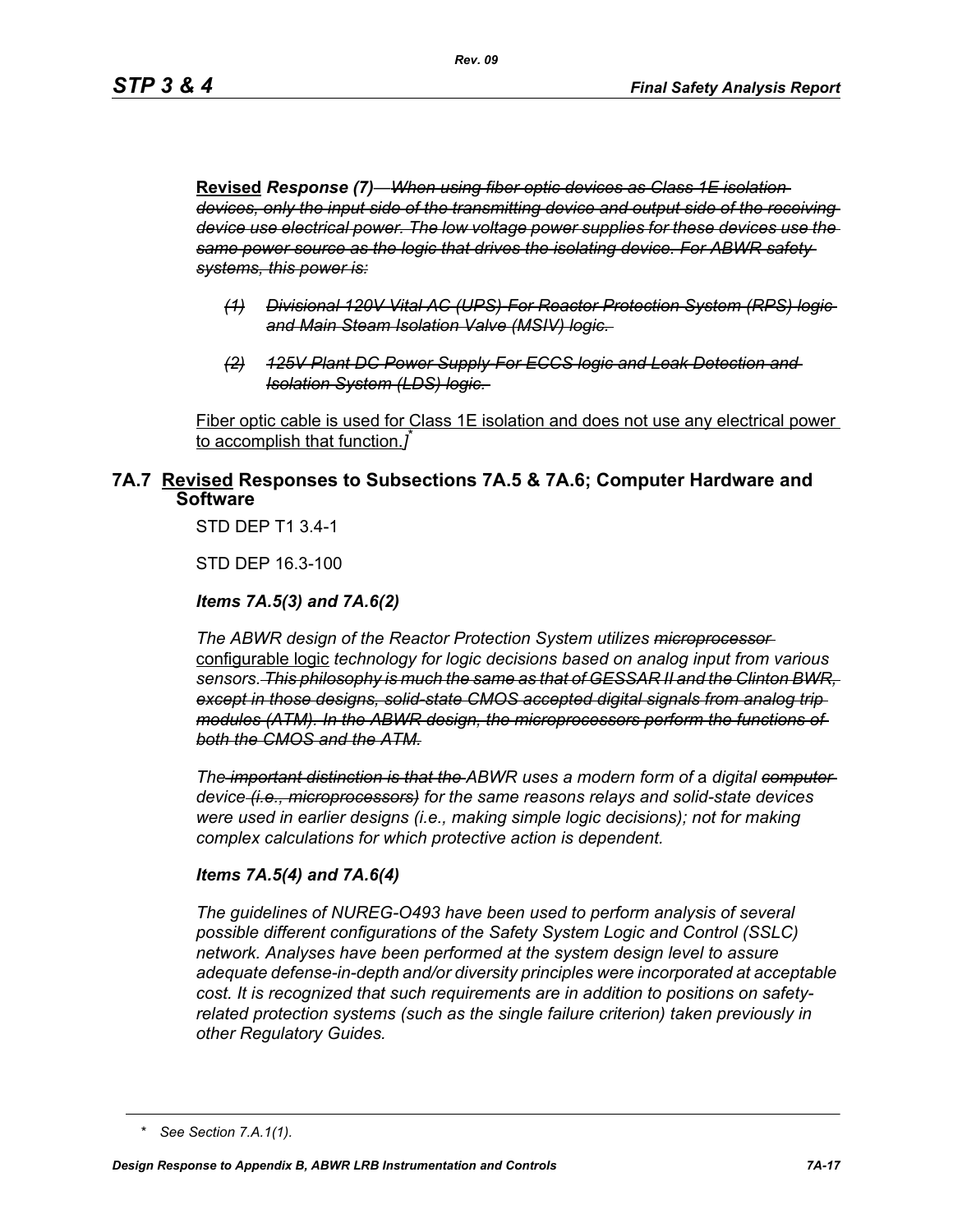*In order to reduce plant construction costs and simplify maintenance operation, the ABWR protection systems are designed with a* partially *"shared sensors" concept. The SSLC* RTIS *is the central processing mechanism and* that *produces logic decisions for both RPS and* MSIV isolation functions. The ELCS is the central processing mechanism that produces logic decisions for all *ESF safety system functions. Redundancy and "single failure" requirements are enhanced by a full four-division modular design using two-out-of-four voting logic on inputs derived from LOCA signals which consist of diverse parameters (i.e., reactor low level and high drywell pressure). Many additional signals are provided, in groups of four or more, to initiate RPS scram (Table 7.2-2).*

*With its inherent advantages, it is also recognized that such design integration (i.e., shared sensors) theoretically escalates the effects of potential common-mode failures (CMF). Therefore,* the architecture of the *SSLC System*s *architecture is designed to provide maximum separation of system functions by using separate digital trip modules* functions *(DTMs* DTFs*) and trip logic units*functions *(TLUs*TLFs*) for RPS/MSIV logic processing and for LDS/ECCS logic processing within each of the four essential power divisions. Thus, setpoint comparisons within individual DTMs* DTFs *are associated with logically separate initiation tasks.* 

*Sensor signals are sent to each DTM* DTF *on separate or redundant data links such that distribution of DTM* DTF *functions results in minimum interdependence between echelons of defense. For reactor level sensing, the RPS scram function utilizes narrowrange transmitters while the ECCS functions utilize the wide-range transmitters. The diverse high drywell signals are shared within the two-out- of-four voting logic. In addition, all automatic protective functions are backed up by manual controls. These concepts are illustrated in Figure 7A-1.*

#### *Items 6(1) and 6(3)*

*IEEE-603 has been reviewed, as has Regulatory Guide 1.153 which endorses IEEE-603.*

*The microprocessor hardware and software which make up the Safety System Logic and Control (SSLC)* systems *is designed to make logic decisions which automatically initiate safety actions based on input from instrument monitored parameters for several nuclear safety systems. As shown in Figure 7.1-2 of Section 7.1 and Figure 7A-1, the*  **SSLC is not a nuclear safety system of itself, but is a means by which the nuclear** *safety systems accomplish their functions. In that sense, the SSLC is a component that* systems *integrates the nuclear safety systems.*

*Most positions stated in IEEE-603 (as endorsed by RG 1.153) pertain to the nuclear safety systems, and are similar to those of IEEE-279, which are addressed for each system in the analysis sections of Chapter 7. Safety system design bases are described for all I&C systems in Section 7.1, beginning at Subsection 7.1.2.2. Setpoints and margin may be found in Chapter 16* The methods for calculating setpoints and margins are described in Chapter 16*.*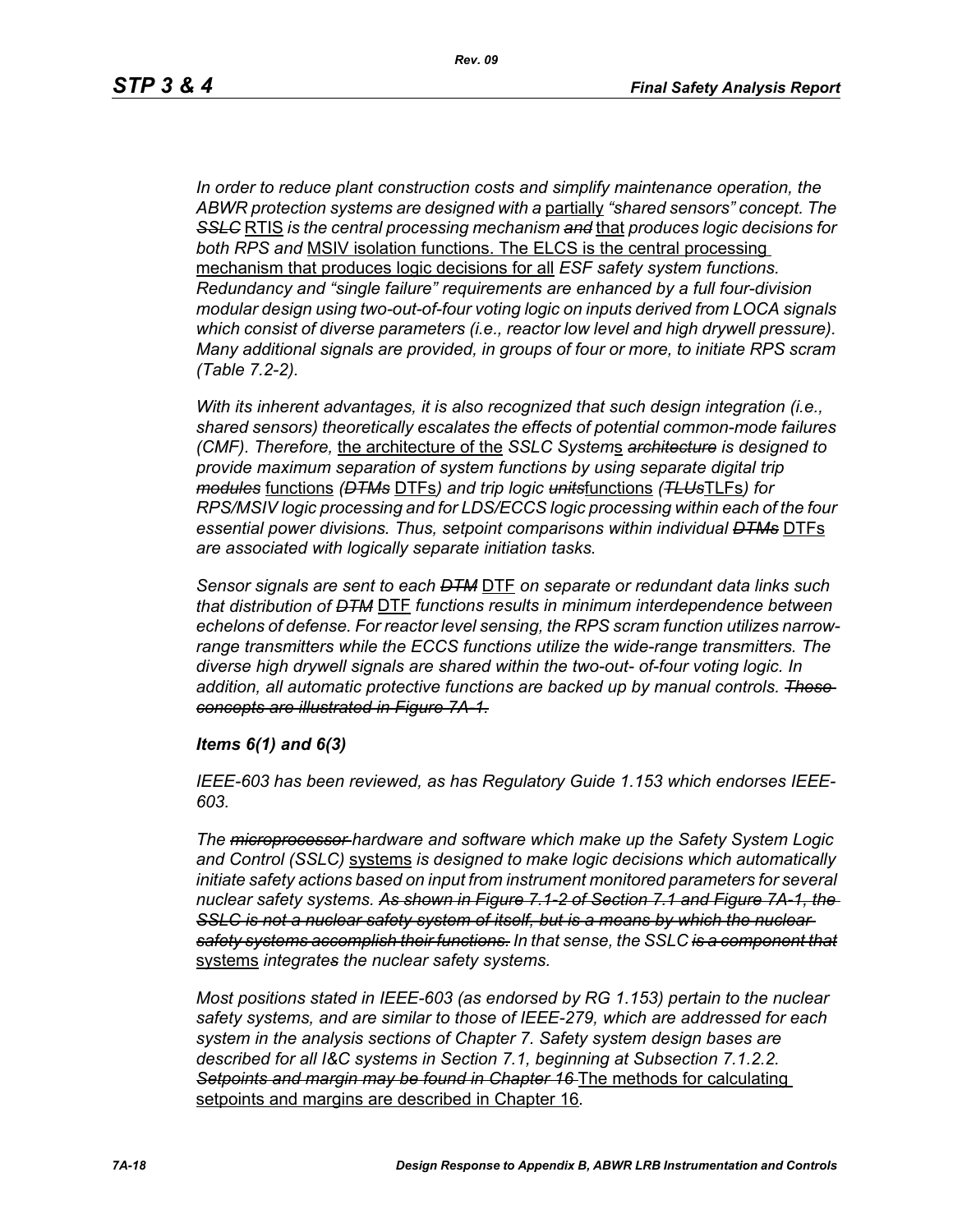*The safety system criteria in Section 5* and the functional and design requirements in Section 6 *of IEEE-603 are not compromised by the introduction of the SSLC. All positions regarding single-failure, completion of protective actions, etc., are designed into the protection systems. All SSLC components associated with the protection systems are Class 1E and are qualified to the same standards as the protection systems.*

*Independence of the four SSLC electrical divisions is retained by using fiber-optic cable for cross- divisional communication such as the two-out-of-four voting logic. Capability for test and calibration is greatly enhanced by the SSLC's self-test subsystem (STS) as described in Subsection 7.1.2.1.6.*

*In summary, the hardware and software functions of the microprocessors used in the SSLC comply with applicable portions of IEEE-603 and Regulatory Guide 1.153 (i.e., quality, qualification, testability, independence). The remaining portions, which apply to the nuclear safety systems, are not compromised by the SSLC design, but are in fact enhanced by self-test.]\**

<sup>\*</sup> See Section 7A.1(1).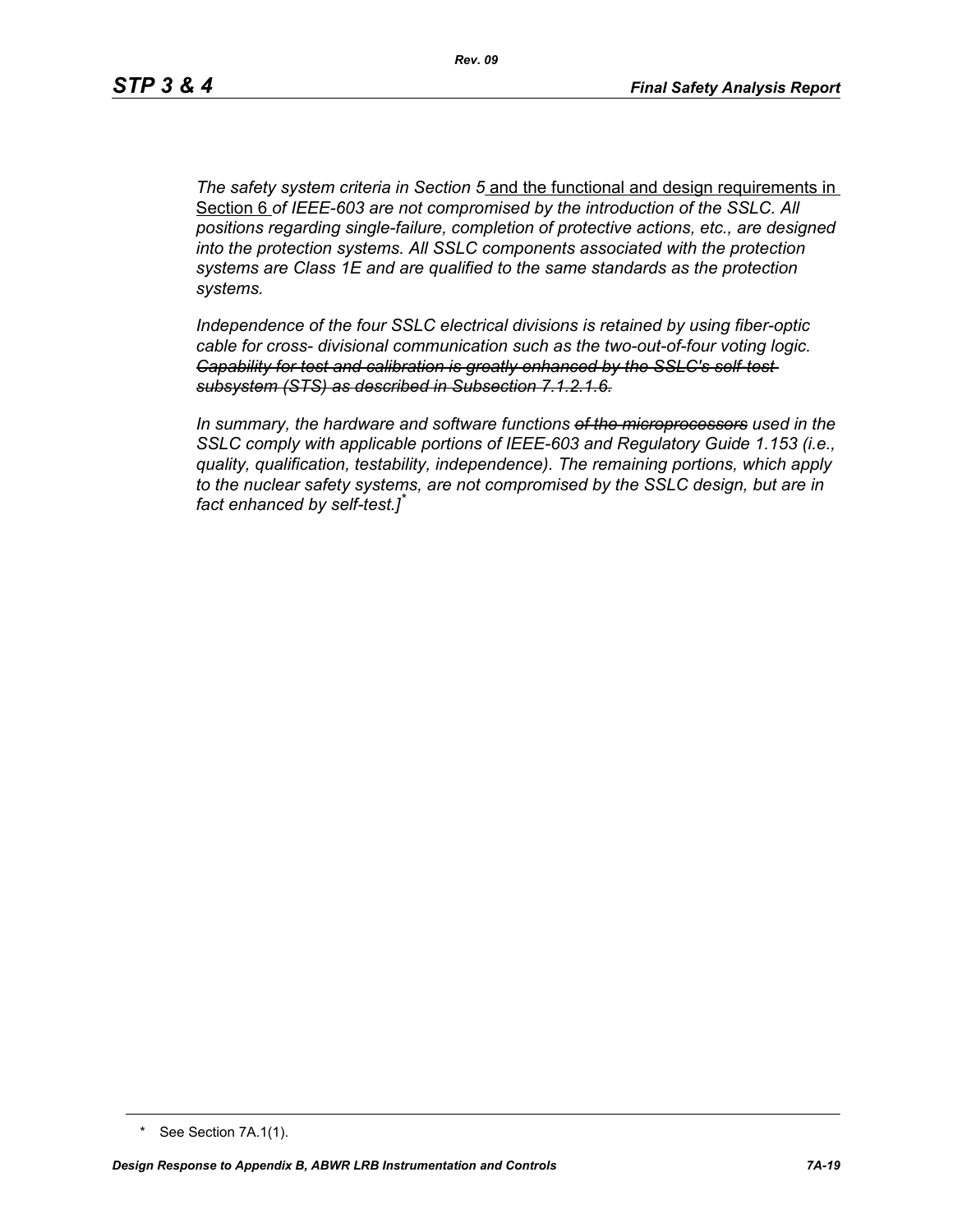## **Table 7A-1 List of Equipment Interface with** *Essential MUX* **ECFs Signals (Typical)**

| <b>Device</b>          | Div    | <b>Description</b>                                     |
|------------------------|--------|--------------------------------------------------------|
| <del>- 70 r</del>      | З      | 79 DAAM (A) HVH<br><del>vonovmmmmm</del>               |
| 100<br><del>— 00</del> | ົ<br>z | 79 <i>DAAM (R) HVH</i><br><del>,,,,,,,,,,,,,,,,,</del> |